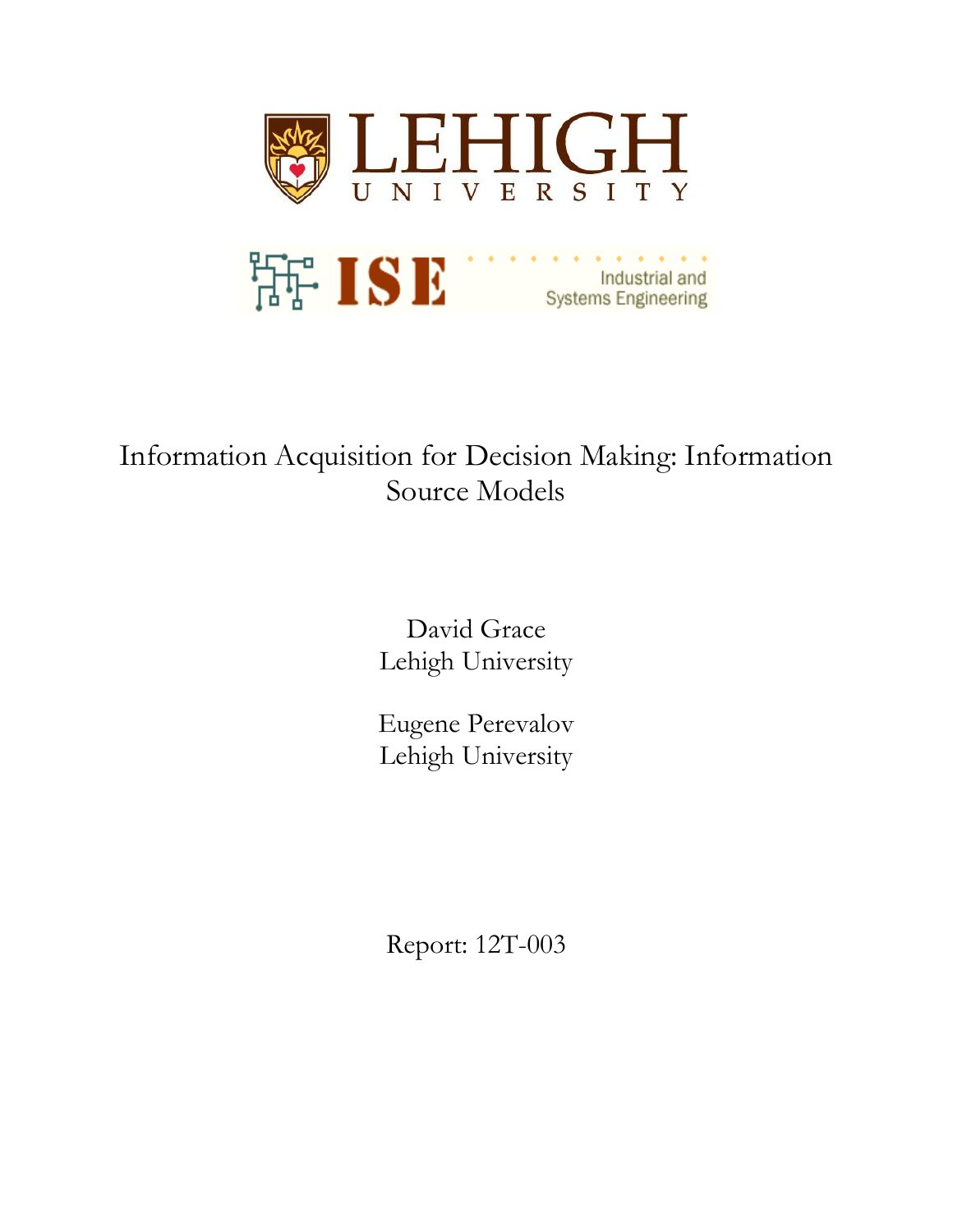# Information Acquisition for Decision Making: Information Source Models

#### Draft

#### **Abstract**

The optimal decision making problem in situations characterized by uncertainty and availability of information sources is considered in a general setting. This gives rise to the need for a quantitative framework for the description of information exchange between the decision maker and information sources. Two companion papers established the first two parts of such a framework: the concepts of question difficulty and answer depth. This paper explores the third component of the framework, i.e. quantitative models of information sources. The concept of a source model is introduced and several different models are proposed. The source model parameters and the pseudo-temperature function on the problem parameter space characterizing question difficulty and answer depth in the overall "ideal gas" information exchange model can be estimated from the observed source performance on a set of sample questions. Optimization based methods for such estimation are discussed.

## **1 Introduction**

The problem of optimizing the process of additional information acquisition for general decision making problems has not received sufficient attention in research literature in spite of an existing need for such a methodology in a number of practical decision making situations. The latter are typically characterized by a high degree of uncertainty in the initial input data and an existence of a number of potential information sources that are believed to possess different "pieces" of additional information which are nevertheless difficult to make use of simply because the information they possess is not sufficiently well organized and "concentrated" in order to be readily used in, for instance, a stochastic optimization formulation. One could say that the information typical sources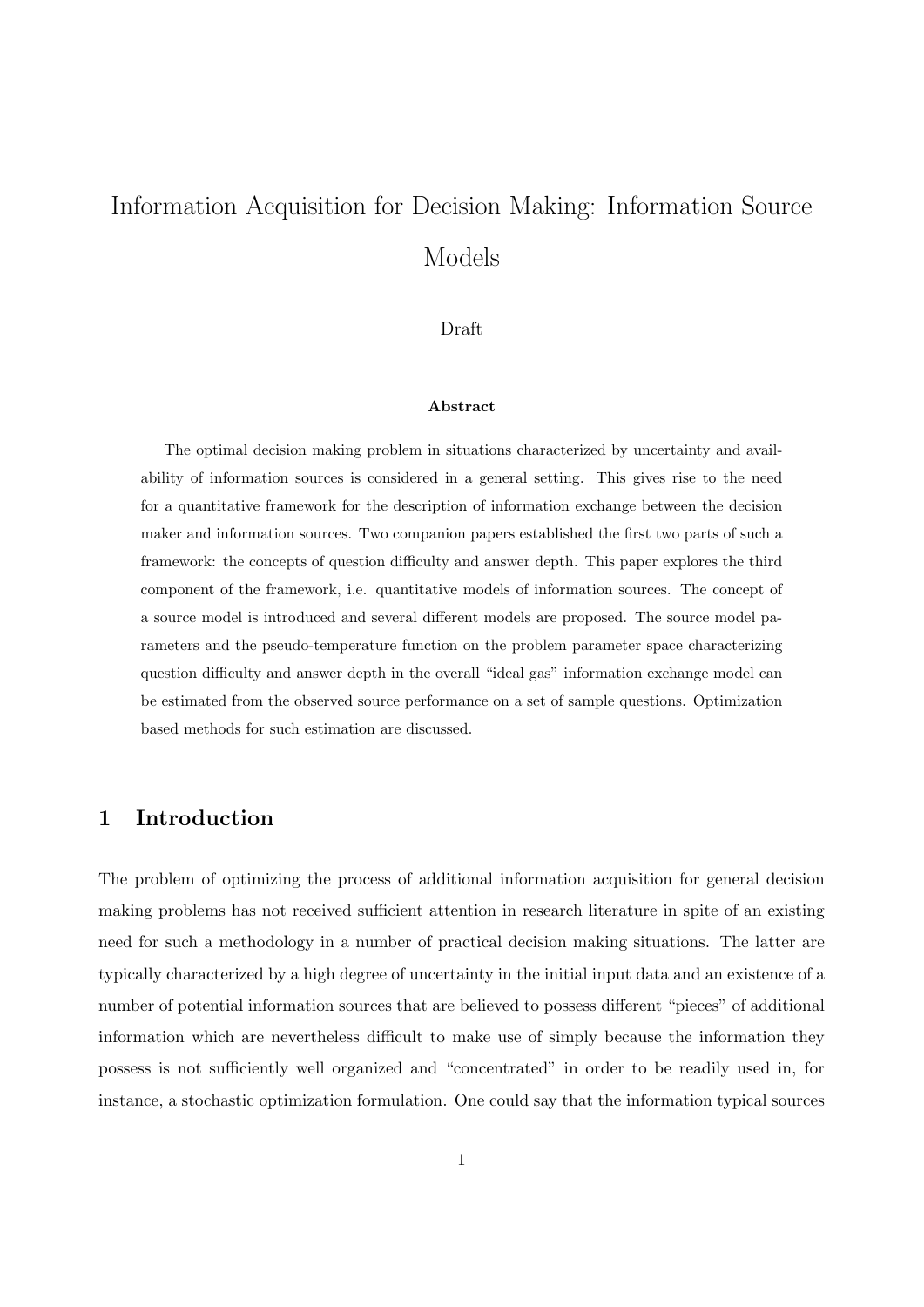possess is present largely in a latent form and needs to be activated, or actualized, to become useful in a mathematical formulation.

The need for a quantitative methodology for optimizing the additional information acquisition process for decision making problems of the sort described above motivates development of an analytical theory of an interaction between decision making problems and information sources. Given a decision making problem and and information source, the main task is to find a way to use the information source optimally from the viewpoint of maximum increase in the quality of the solution of the problem. A natural way to achieve that is to ask the information source question(s) about the input data for the problem. Clearly, the effect of the source's answer to a given question will depend on both the specific nature of the question (that can be more or less relevant to the problem) and the ability of the source to answer this question well (that can depend on how hard this particular question is for the source). So the decision maker's task is to find a question that would be simultaneously relevant to the given problem and be easy enough for the given source that the latter can answer it with high accuracy. This task can be described as that of optimal "alignment" between the problem and the information source. It is clear that completion of this task necessitates development of a quantitative framework describing question, answers and information sources as a logical first step.

The theory of questions and answers, respectively, was developed in [25] and [24]. The corresponding quantitative measures – question difficulty and answer depth – were proposed and general expressions for them derived using an axiomatic approach. The present article's focus is on quantitative models of information sources. The main goal of such models is to make it possible to evaluate a source's ability to answer various questions so that the problem of optimal "alignment" between a source and the given problem could be addressed.

## **1.1 Related Work**

The concepts of information theory, which grew out of Shannon's work on communication theory, arise in many disciplines and the list of successful applications include, but is certainly not limited to, a simple derivation of statistical physics laws [16, 17], new algorithms in computer vision [29], new methods of analysis in climatology [23, 28], physiology [20] and neurophysiology [5]. This paper intends to continue the effort of applying information theoretic concepts to new areas and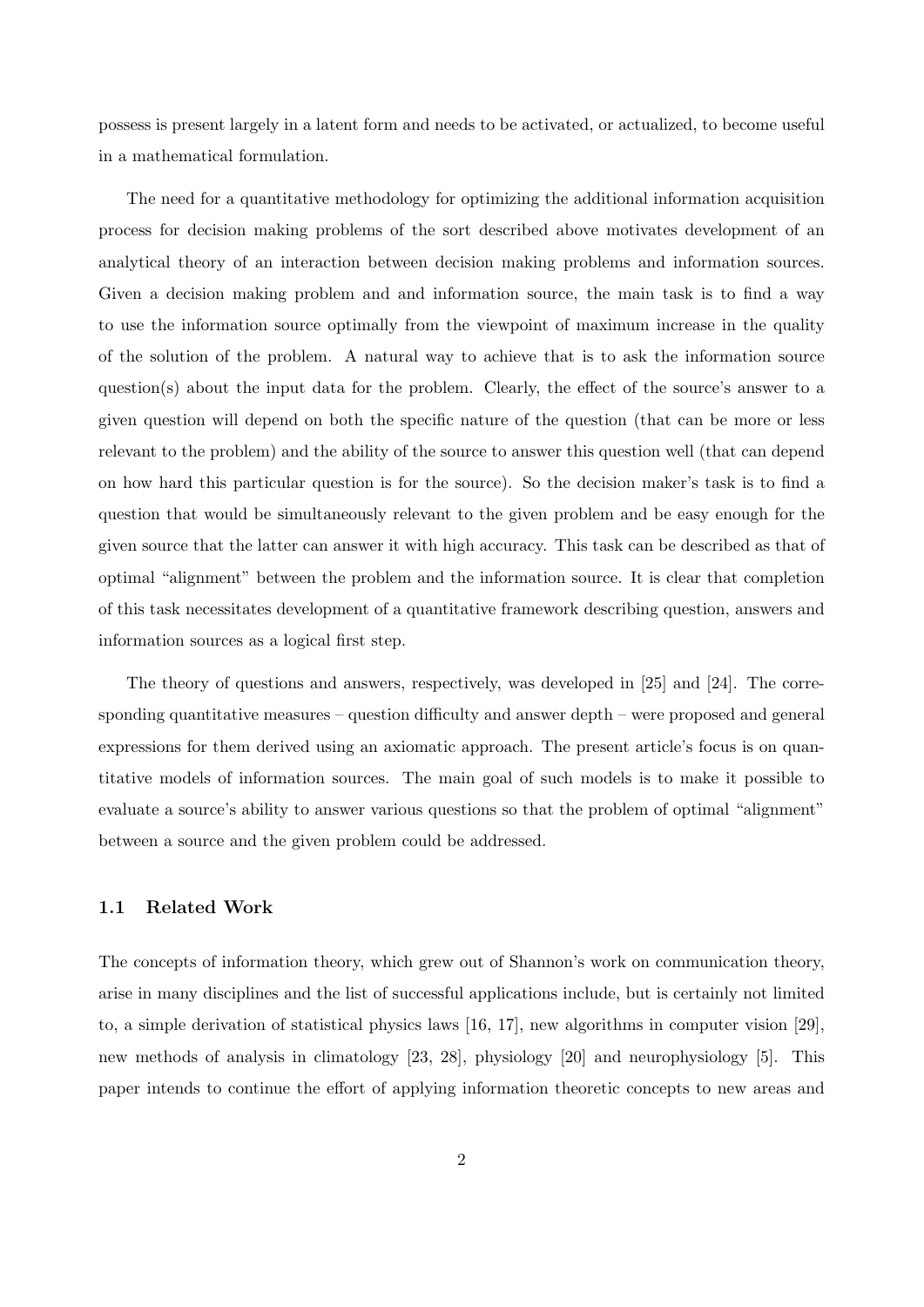applications, in particular that of decision making and optimization. For example, the concept of pseudo-energy, introduced in companion papers [25] and [24], builds on that of entropy and provides the foundation for the subject of this article – quantitative models of various information sources.

Evaluating a source's ability to answer various questions is closely related to the evaluation of probability forecasts by scoring rules. A scoring rule measures the accuracy of a forecast by computing a score based on how the forecast compares to the actual realization of the uncertain event. An early application of this is the Brier, or quadratic, score that evaluates probabilistic weather forecasts [4]. Scoring rules also provide an incentive for the forecaster to provide truthful probabilities and share a connection to subjective probability theory (e.g. [15, 27]. See [30, 1, 14] for a more thorough discussion of scoring rules and literature reviews. More closely aligned to work in this paper has been the development of scoring rules that also take into consideration the decision problem at hand, in particular [19]. They start with a decision problem and find scoring rules to fit the problem in a way that aligns interests of the expert and the decision maker. In contrast, to these scoring rules that measure the forecast with a single aggregated scalar value, our work introduces a pseudo-temperature function that evaluates the source over the entire state space. In this way, when there are multiple sources of information, the proper source can be chosen based on which one can more accurately answer the specified questions.

While the proposed methodology makes no assumption on what form the information source may take (only that it can provide an answer to a question), it is likely that the role of information source will likely be played by human experts in practical applications. This is also a common form for studying information sources throughout the literature. The problem of optimal usage of information obtained from human experts has been addressed mostly in the form of updating the decision maker's beliefs given a probability assessment from multiple experts [12, 13, 6, 7] and, in particular, optimal combining of expert opinions, including experts with incoherent and missing outputs [26]. Closely related to the approach initiated in this paper are the investigations on using and combining information of experts that partition the event differently [2] and on rules of updating probabilities based on outcomes of partially similar events [3]. The latter investigations essentially consider experts that provide qualitatively different information. The dependence of the quality of experts' output on the particular partition was also studied in [11]. In this papers and the companion papers [25, 24], the emphasis is on *optimizing* the particular type of information (i.e. partition) for the given expert(s) and the given decision making problem.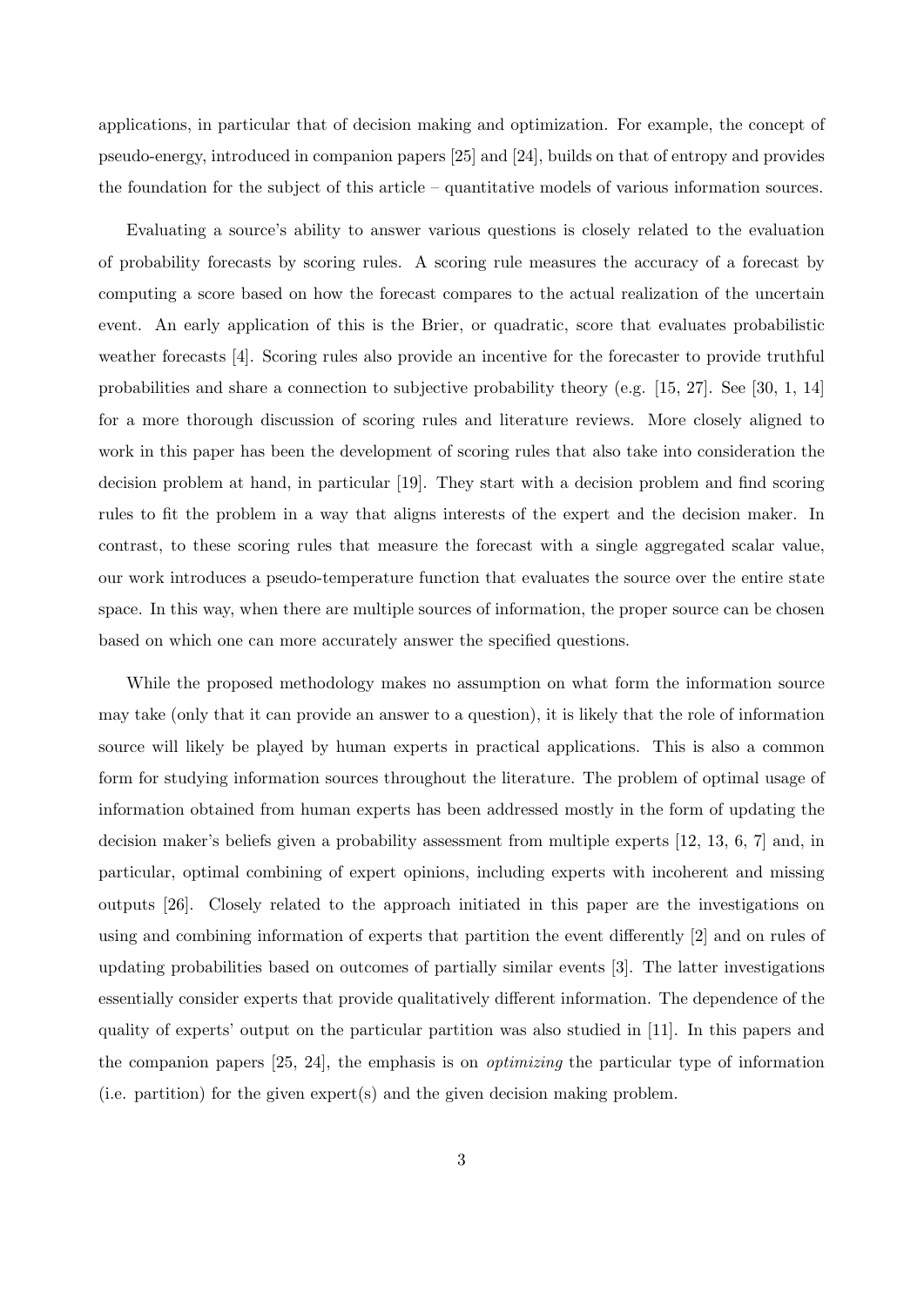In the current work, models of information sources are considered which allows one to optimize not only the quantity of the acquired information but also its *content*. This is similar to the area of statistical decision making, where additional information is acquired to improve the decision quality. One can mention applications to innovation adoption [22, 18], fashion decisions [10] and vaccine composition decisions for flu immunization [21]. Typically, the amount of information in these applications is measured simply by the number of relevant observations of certain random variable realizations. Some authors introduced models (for instance, the effective information model) to account for the actual amount of information contained in the received observations [9, 8]. The common feature of this line of work is the search for an optimal trade-off between the amount of additional information obtained and the degree of achieving the original goal.

### **1.2 Outline**

The rest of the article is organized as follows. In the next section, the main motivation for the framework developed in this paper is described. In section 3, some necessary preliminaries are given. In section 4, the overall framework and its three main components – questions, answers and information sources – are briefly reviewed, with the emphasis on information sources. In section 5, the concept of an information source model is introduced and several simple models are proposed. Section 6 describes the process of estimating – assuming the overall *ideal gas* question difficulty model – the pseudo-temperature function defined on the parameter space. Section 7 presents some numerical examples and section 8 gives a brief summary of the results.

# **2 Motivation: Decision Making Under Uncertainty**

The main motivation for the proposed framework was discussed in the companion paper [25]. We briefly recap it here, for convenience. Uncertainty present in a decision making problem can often be described as a certain parameter space  $\Omega$  that contains all possible sets of input data for the problem. The problem itself can be formulated as an optimization with respect to a suitably chosen criterion. One widely used criterion is that of optimizing an expected value of some objective function  $f(\omega, x)$ that depends on both the input data  $\omega$  and the decision x. The expectations is taken with respect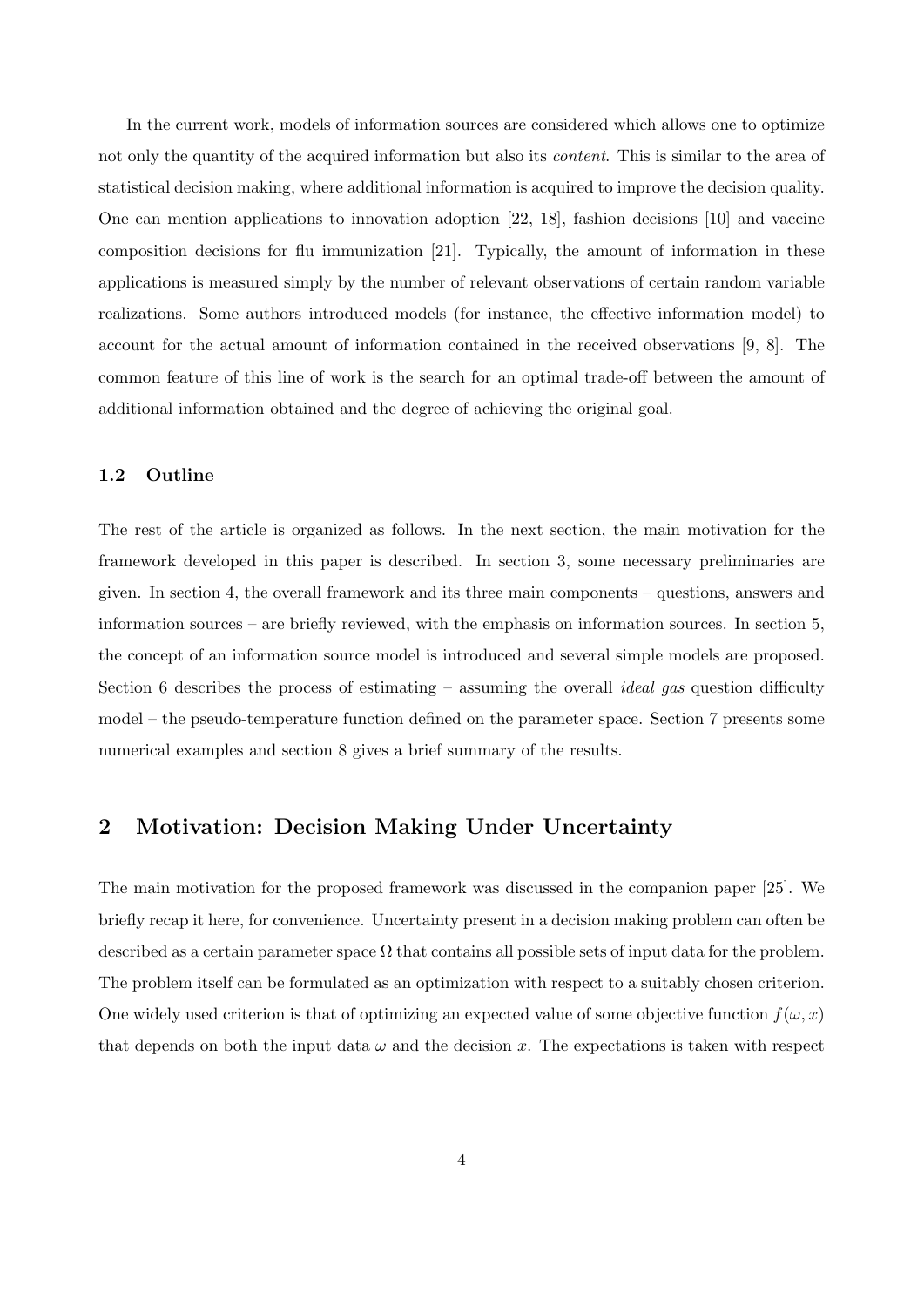to a probability measure *P* that describes the information available to the decision maker:

$$
\min_{x \in X} \mathbb{E}_P f(\omega, x) = \int_{\Omega} f(\omega, x) P(d\omega).
$$
\n(1)

A notion of *loss* can usually be defined. It measures the performance of a solution obtained in the presence of uncertainty with respect to that of a solution that would have been obtained had the decision maker possessed the full information. For the formulation (1), the logical form of the loss is as follows.

$$
L(P) = \int_{\Omega} f(\omega, x_P^*) P(d\omega) - \int_{\Omega} f(\omega, x_{\omega}^*) P(d\omega),
$$

where  $x_P^*$  is a solution of (1) and  $x_{\omega}^*$  is a solution of  $\min_{x \in X} f(\omega, x)$  for the given input data  $\omega$ .

An information source is assumed to be capable of answering questions concerning random outcomes on Ω. If we denote the set of all possible questions that the decision maker can ask the information source by Q and its answer to a particular question  $Q \in \mathcal{Q}$  – by  $A(Q)$ , then the value of loss upon receiving the answer  $A(Q)$  to the question  $Q$  becomes

$$
L(P,Q,A(Q)) = \sum_{a} \Pr(A(Q) = a) \left( \int_{\Omega} f(\omega, x_{Pa}^{*}) P_a(d\omega) - \int_{\Omega} f(\omega, x_{\omega}^{*}) P_a(d\omega) \right), \tag{2}
$$

where  $P_a$  is the measure on  $\Omega$  conditional on reception of a particular value *a* of the answer *A*.

The goal of making optimal use of the information source can be formulated as that of finding a question *Q* such that an answer to it would allow the decision maker to find a solution with the minimum possible loss:

$$
\min_{Q \in \mathcal{Q}} L(P, Q, A(Q)).\tag{3}
$$

The question *Q* that achieves the minimum in (3) can be thought of as the optimal "link", or "channel" between the information source and the decision making problem.

## **3 Preliminaries**

As was already stated in the companion paper [25], the basic ingredients of the proposed approach are the parameter space  $\Omega$  equipped with a sigma-algebra  $\mathcal F$  and a probability measure  $P$  that describes the initial information available to the decision maker.

If  $C \in \mathcal{F}$  is a (measurable) subset of  $\Omega$ , the conditional measure  $P_C$  on  $\Omega$  is defined as

$$
P_C(D) = \frac{P(D \cap C)}{P(C)},\tag{4}
$$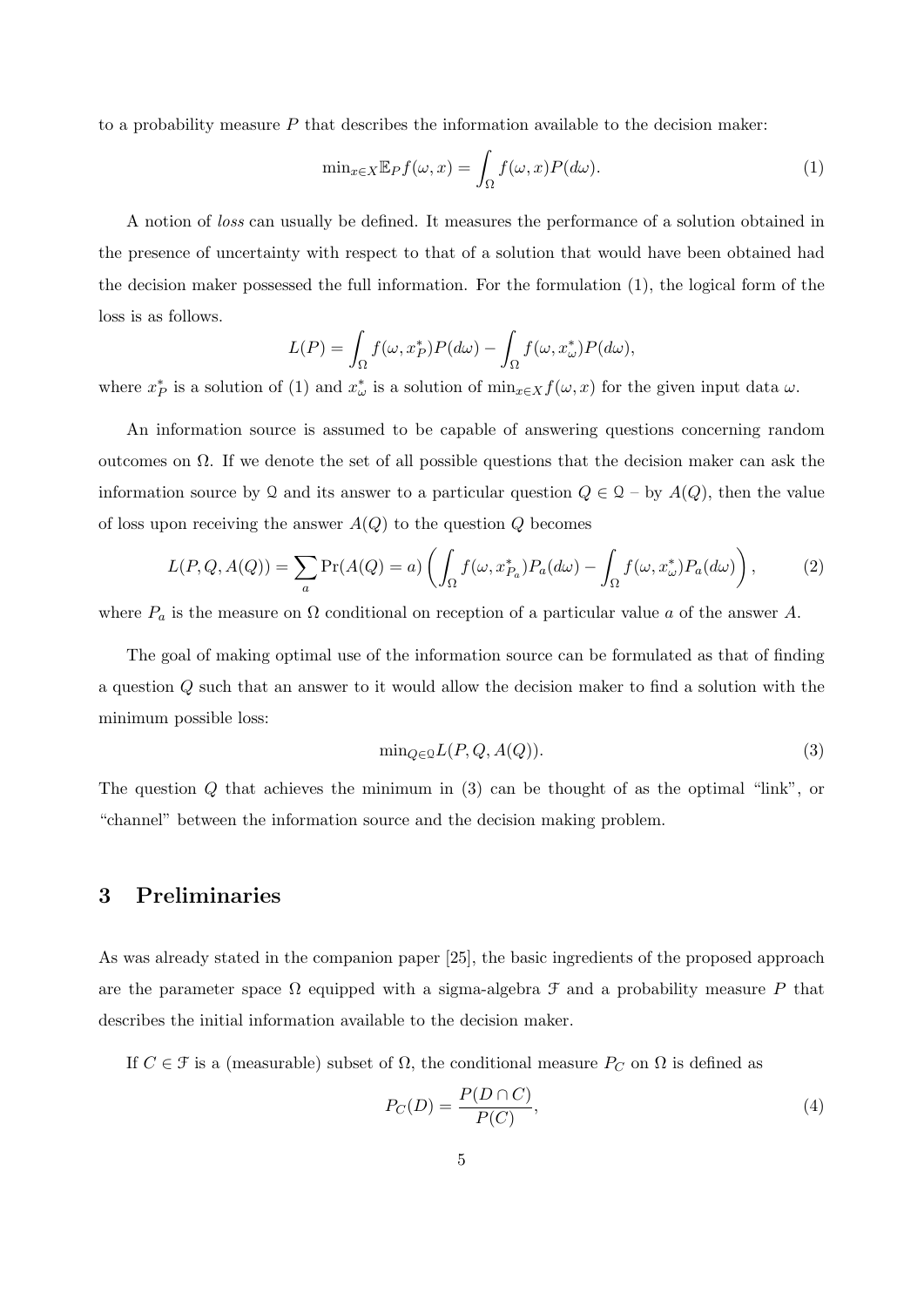for arbitrary  $D \in \mathcal{F}$ .

A partition  $\mathbf{C} = \{C_1, \ldots, C_r\}$  of  $\Omega$  is a collection of (measurable) subsets  $C_j \in \mathcal{F}$  of  $\Omega$  such that  $C_j \cap C_l = \emptyset$  for  $j \neq l$  and  $\cup_{j=1}^r C_j = \Omega$ . A partition  $\tilde{C}$  is a *refinement* of C if every set from  $\tilde{C}$ is a subset of some set from  $C$ . In such a case,  $C$  is a *coarsening* of  $C$ .

If  $\mathbf{C}' = \{C'_1, \ldots, C'_r\}$  and  $\mathbf{C}'' = \{C''_1, \ldots, C''_s\}$  are two partitions of  $\Omega$  then the partition  $\mathbf{C} =$  $\mathbf{C}' \cap \mathbf{C}''$  is defined as the partition that consists of all sets of the form  $C_i' \cap C_j''$ :  $\mathbf{C}' \cap \mathbf{C}'' =$  $\{C'_1 \cap C''_1, C'_1 \cap C''_2, \ldots, C'_r \cap C''_s\}$  (see Fig. 1 for an illustration). Clearly,  $\mathbf{C}' \cap \mathbf{C}''$  is a refinement of both **C***′* and **C***′′* .



Figure 1: Two partitions of  $\Omega$  and the corresponding joint partition.

If *D* is a subset of  $\Omega$  and  $\mathbf{C}' = \{C'_1, \ldots, C'_r\}$  is a partition of  $\Omega$ , the partition  $\mathbf{C}'_D = \{D \cap$  $C'_1, \ldots, D \cap C'_r$  will be called the partition of *D* induced by the the partition **C**<sup>*'*</sup> of  $\Omega$  (see Fig. 2).



Figure 2: Partition  $C_D$  of set  $D \subset \Omega$  induced by a partition **C** of  $\Omega$ .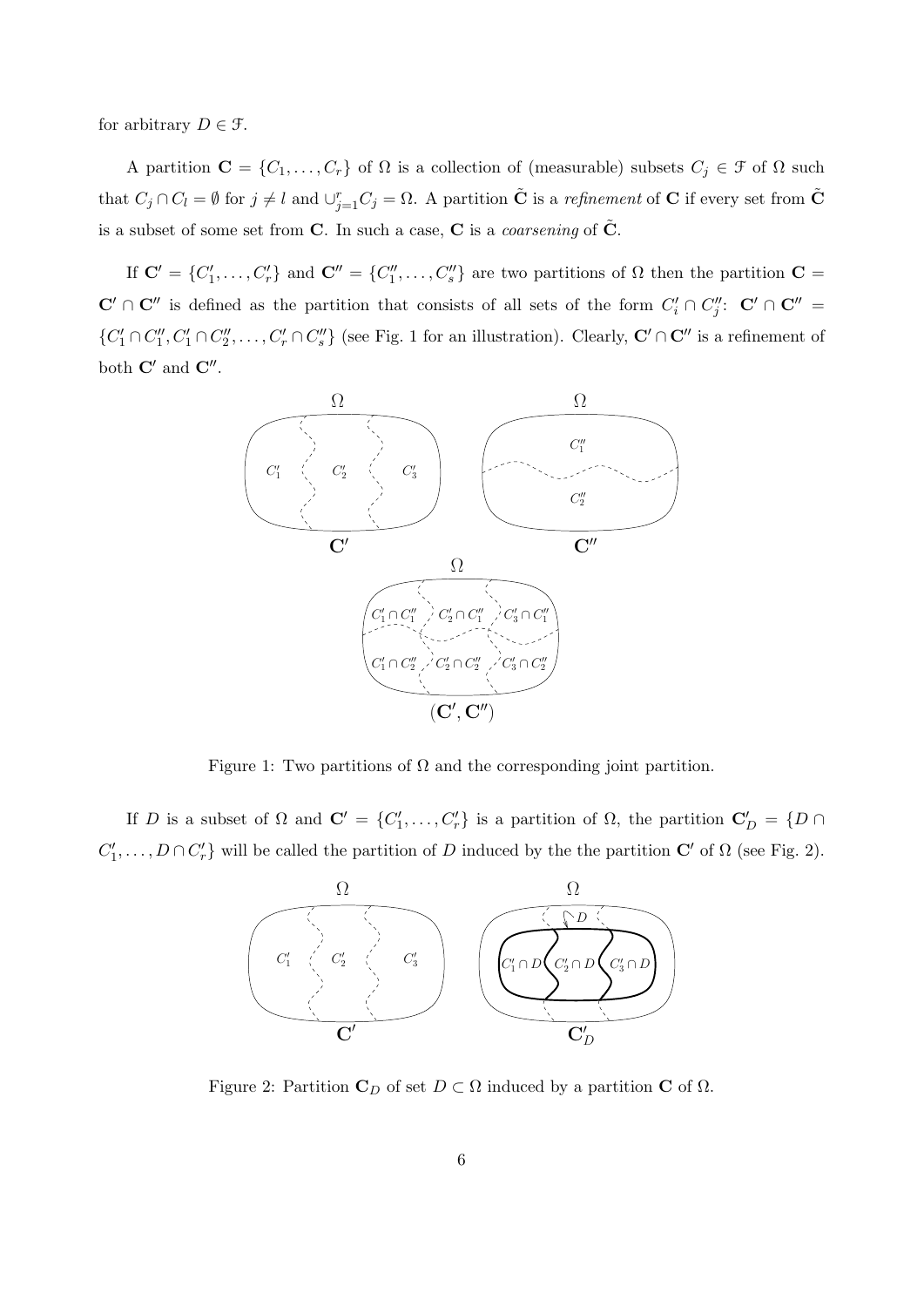Besides standard partitions of  $\Omega$ , we also make use of *incomplete* partitions  $\mathbf{C} = \{C_1, \ldots, C_r\}$ such that  $\cup_{i=1}^{r} C_i \neq \Omega$ . For any partition **C**, we use the notation  $\hat{C} \equiv \cup_{i=1}^{r} C_i$ . Clearly, partition **C** is complete if and only if  $\hat{C} = \Omega$ .

Given a complete partition  $\mathbf{C} = \{C_1, \ldots, C_r\}$ , the (initial) measure P can be decomposed into the corresponding conditional measures as follows.

$$
P = \sum_{j=1}^{r} P(C_j) P_{C_j}
$$
 (5)

Let now  $\mathbf{C}' = \{C'_1, \ldots, C'_r\}$  and  $\mathbf{C}'' = \{C''_1, \ldots, C''_s\}$  be two incomplete partitions of  $\Omega$  such that  $\hat{C}' \cap \hat{C}'' = \emptyset$ . The union partition  $\mathbf{C} = \mathbf{C}' \cup \mathbf{C}''$  is defined as follows:  $\mathbf{C} = \{C'_1, \dots, C'_r, C''_1, \dots, C''_s\}$ , i.e. as a union of all subsets in the two constituent partitions. Clearly, **C***′ ∪* **C***′′* is complete if and only if  $\hat{C}' \cup \hat{C}'' = \Omega$ . In case  $\hat{C}' \cap \hat{C}'' \neq \emptyset$ , the union partition  $\mathbf{C}' \cup \mathbf{C}''$  is not defined.

## **4 Overall Framework: Main Components**

The overall setup is discussed in the companion paper [25]. The main components involved are the information source, questions concerning random outcomes on  $\Omega$  and its answers to these questions. While the articles [25] and [24] are mainly devoted to the study of questions and answers, respectively, the main focus of the present work is an investigation of the information source itself. To make the presentation self-contained, we include a brief discussion of the main results of references [25] and [24].

#### **4.1 Questions**

Given the parameter space  $\Omega$ , a sigma-algebra  $\mathcal F$  and an initial measure  $P$  on  $(\Omega, \mathcal F)$  (that we often refer to as just a measure on  $\Omega$ ), a question is identified with a partition  $\mathbf{C} = \{C_1, C_2, \ldots, C_r\}$  of  $\Omega$ that is allowed to be *incomplete*, i.e. the set  $\hat{C} \equiv \cup_{j=1}^r C_j$  may be a proper subset of  $\Omega$ . The questions for which  $\hat{C} = \Omega$  are called *complete* or *multiple-choice* questions. The incomplete questions for which the corresponding partition consists of a single set  $C \subset \Omega$  are called *free-response* questions, and incomplete questions with partitions consisting of several sets are called *mixed* questions. See [25] for additional details. Since a question is identified with the partition that describes it the terms "question" and "partition" are often used interchangeably.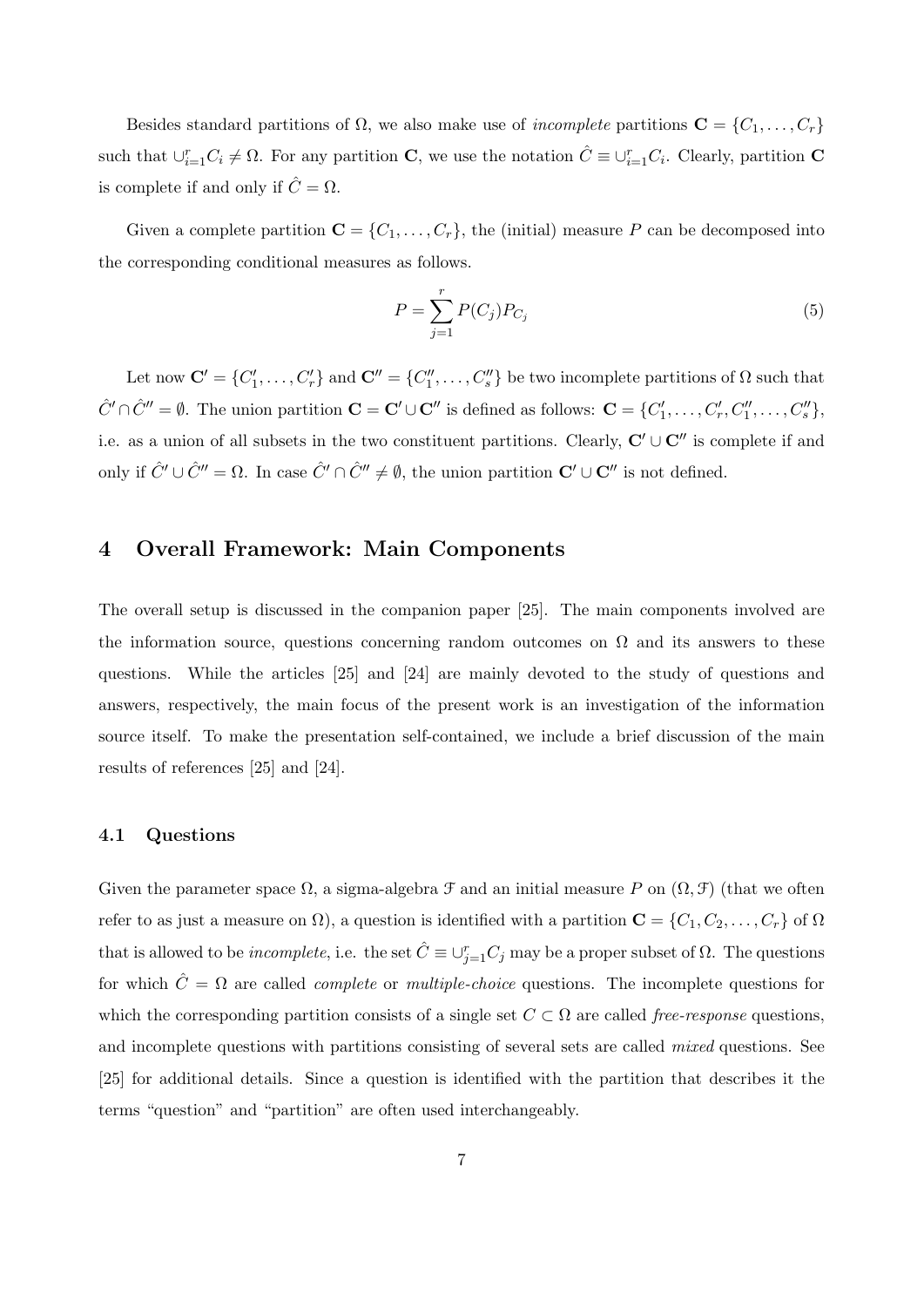A *difficulty function*  $G(\Omega, \mathbf{C}, P)$  can be associated with any question **C**. The particular form of *G*(Ω*,* **C***, P*) can be determined if some reasonable requirements, or, equivalently, *postulates*, are imposed. This was done in the companion paper [25] where a particular system of postulates that embodied *linearity* and *isotropy* properties of the difficulty function was proposed. The main theorem (stated here for complete questions) proved in [25] derives the general form of the difficulty function that is required to satisfy such postulates.

**Theorem 1** Let the function  $G(\Omega, \mathbf{C}, P)$  where  $\mathbf{C} = \{C_1, \ldots, C_r\}$  satisfy Postulates 1 through 6 *(see [25]). Then it has the form*

$$
G(\Omega, \mathbf{C}, P) = \sum_{j=1}^{r} u(C_j) P(C_j) \log \frac{1}{P(C_j)},
$$

*where*  $u(C_j) =$  $\int_{C_j} u(\omega) dP(\omega)$  $\overline{P(C_j)}$  and  $u: \Omega \to \mathbb{R}$  is an integrable nonnegative function on the parameter *space* Ω*.*

We can see, in particular, that for the given question **C** its difficulty depends, besides the initial probability measure *P*, on the function  $u(\omega)$  defined on the parameter space  $\Omega$ . This function can be called – using parallels with thermodynamics described in [25] – *pseudo-temperature*. The the resulting question difficulty from Theorem 1 can be thought of as the amount of *pseudo-energy* associated with the question so that the more difficult questions are those with higher values of pseudo-energy. The expression  $H(\Omega, \mathbf{C}, P) = \sum_{j=1}^{r} P(C_j) \log \frac{1}{P(C_j)}$  is referred to as *entropy* of question **C** and it coincides with Shannon entropy of the distribution  $P(\mathbf{C}) \equiv (P(\mathbf{C}_1), \ldots, P(\mathbf{C}_r)).$ It is easy to see that in case of constant pseudo-temperature the question pseudo-energy (difficulty) and its entropy are related by  $G(\Omega, \mathbf{C}, P) = u(\Omega)H(\Omega, \mathbf{C}, P)$  which is identical to the relationship between thermal energy (heat) and entropy in thermodynamics (see [25] for more details).

#### **4.2 Answers**

Given a question **C** on  $\Omega$ , an answer to **C** was defined in [24] to be a message  $V(\mathbf{C})$  taking values in the set  $\{s_1, \ldots, s_m\}$  such that the reception of the value  $s_k$  modifies (updates) the initial measure P on  $\Omega$  to the measure  $P^k \equiv P^{V(\mathbf{C})=s_k}$  such that  $P^k_{C_j} = P_{C_j}$  for  $k = 1, \ldots, m$  and  $j = 1, \ldots, r$ . The latter condition ensures that the answer  $V(\mathbf{C})$  is indeed an answer to the question  $\mathbf{C}$ .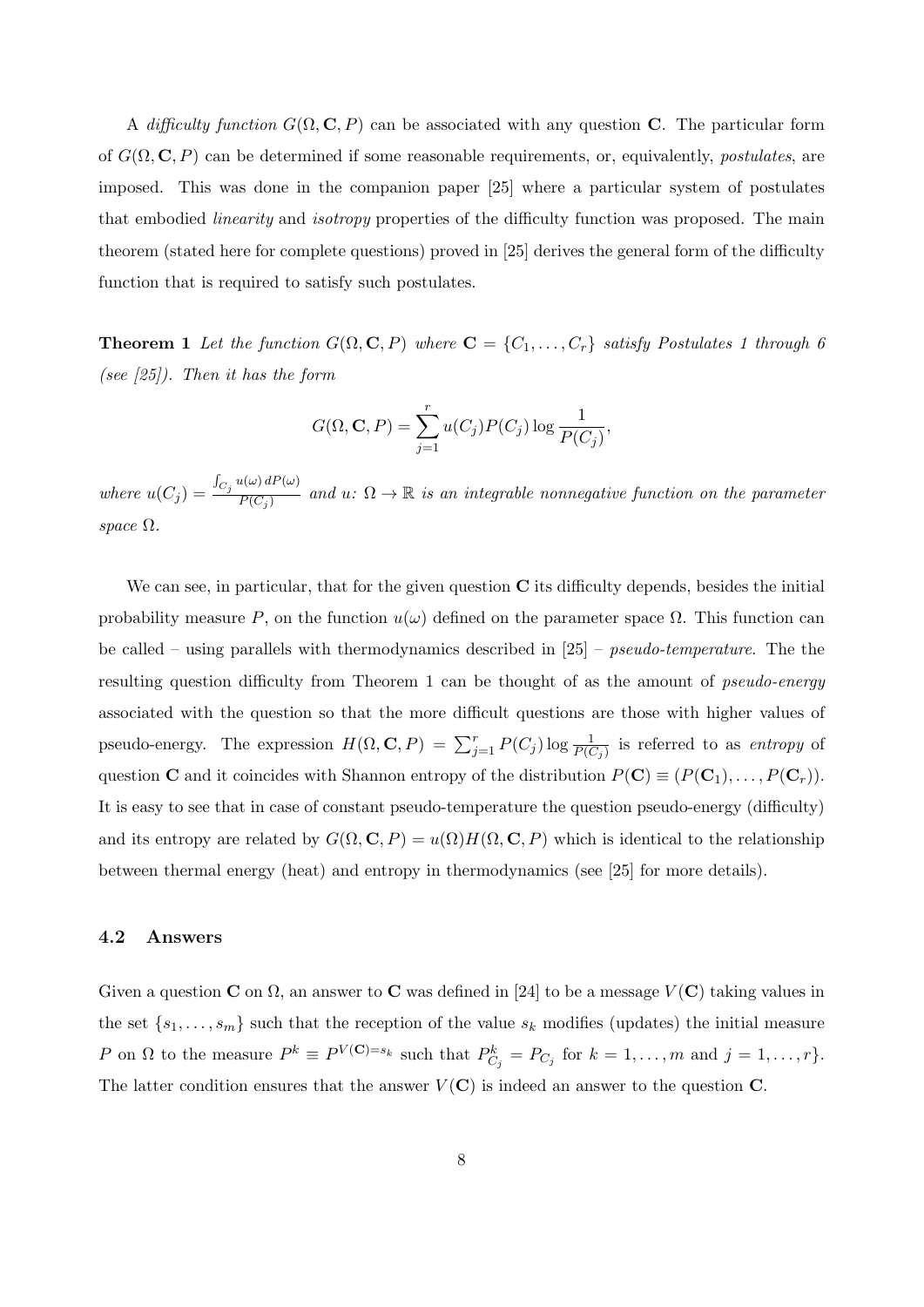It follows from the above definition that, for  $V(\mathbf{C})$  to be an answer to a multiple-choice question **C**, it is necessary and sufficient for the updated measures  $P^k$ ,  $k = 1, \ldots, m$ , to take the form

$$
P^k = \sum_{j=1}^r p_{kj} P_{C_j},\tag{6}
$$

where  $p_{kj}$ ,  $k = 1, \ldots, m$ ,  $j = 1, \ldots, r$  are nonnegative coefficients such that  $\sum_{j=1}^{r} p_{kj} = 1$  for  $k = 1, \ldots, m$ .

For incomplete (free-response and mixed) questions, the expression (6) gets slightly modified to account for the set  $\overline{\hat{C}} = \Omega \setminus \hat{C}$  and takes the form

$$
P^k = \sum_{j=1}^r p_{kj} P_{C_j} + \bar{p}_k P_{\overline{\hat{C}}},\tag{7}
$$

where  $\sum_{j=1}^{r} p_{kj} + \bar{p}_k = 1$ . For pure free-response questions, one has to set  $r = 1$  in (7).

The answer *depth* function  $Y(\Omega, \mathbf{C}, P, V(\mathbf{C}))$  for the answer  $V(\mathbf{C})$  to question **C** measures the amount of *pseudo-energy* that is conveyed by  $V(\mathbf{C})$  in response to question **C**. The general form of  $Y(\Omega, \mathbf{C}, P, V(\mathbf{C}))$  can be established if certain (reasonable) requirements it has to satisfy are imposed. This was done in [24] where such requirements – called postulates – were discussed. The particular set of postulates used in [24] was chosen to impose *linearity* and *isotropy* conditions on the answer depth function. Under these conditions, the following result was obtained (formulated in [24] as a corollary).

**Theorem 2** *The answer depth function*  $Y(\Omega, \mathbf{C}, P, V(\mathbf{C}))$  *has the form* 

$$
Y(\Omega, \mathbf{C}, P, V(\mathbf{C})) = \sum_{k=1}^{m} \Pr(V(\mathbf{C}) = s_k) \frac{\sum_{j=1}^{r} u(C_j) P^k(C_j) \log \frac{P^k(C_j)}{P(C_j)}}{\sum_{j=1}^{r} P^k(C_j)},
$$

where  $P^k \equiv P^{V(\mathbf{C})=s_k}$  is the measure on  $\Omega$  conditioned on reception of  $V(\mathbf{C})=s_k$  and  $u(C_j)=v_j$ 1  $\frac{1}{P(C_j)}\int_{C_j}u(\omega)dP(\omega)$  and the function  $u\colon\Omega\to\mathbb{R}$  is the same function that is used in the question  $difficulty function G(\Omega, \mathbf{C}, P)$ .

It can be shown, in particular (see [24] for details) that if  $V(\mathbf{C})$  is any answer to the question **C** then  $Y(\Omega, \mathbf{C}, P, V(\mathbf{C})) \leq G(\Omega, \mathbf{C}, P)$  with equality if and only if the answer  $V(\mathbf{C})$  is *perfect*, i.e.  $P^j = P_{C_j}$  for  $j = 1, ..., r$ .

It is convenient to consider the class of imperfect answers for which the degree of imperfection is described by a single error probability  $\alpha$  – the *quasi-perfect* answers [24]. For a quasi-perfect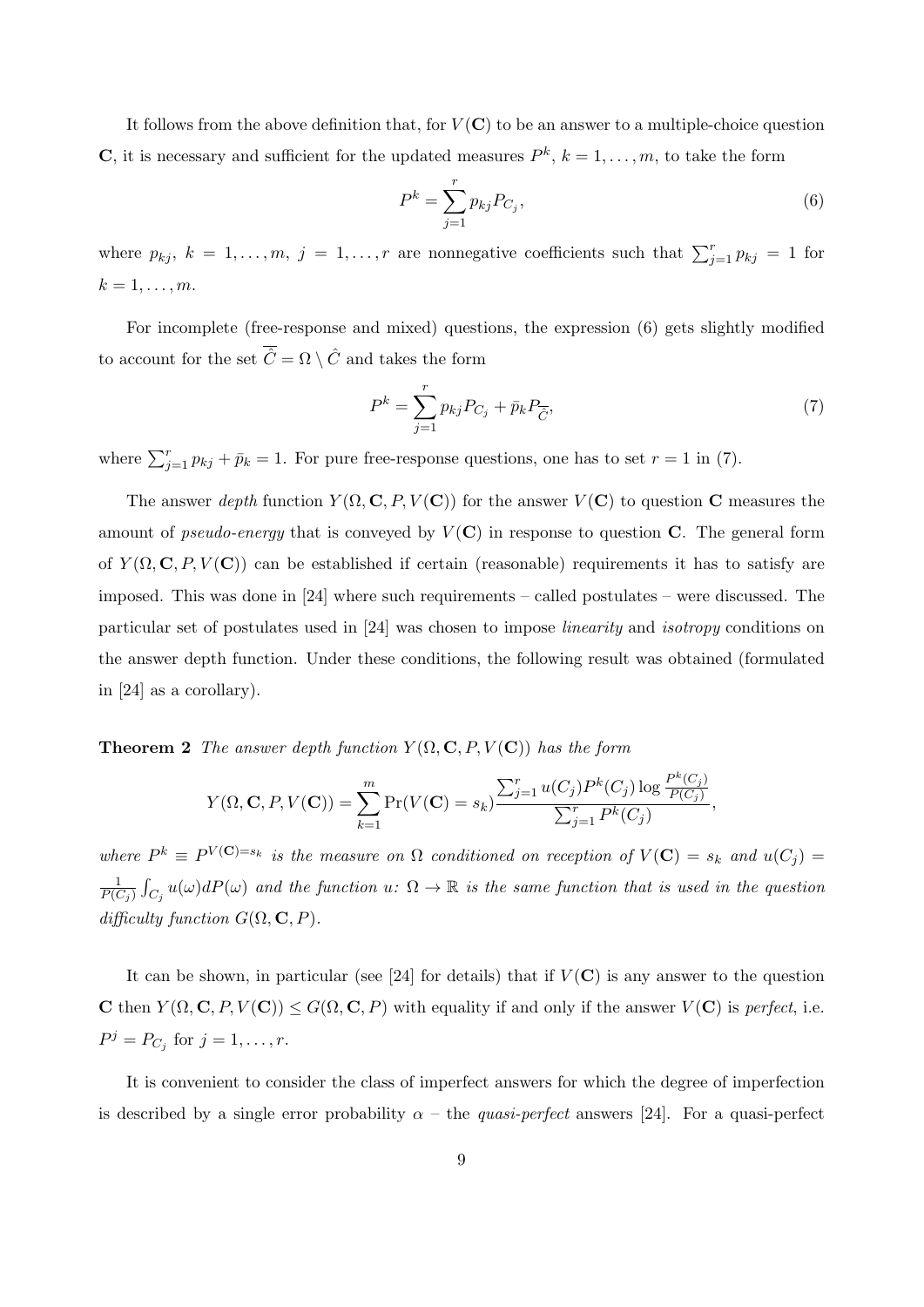answer  $V_\alpha(\mathbf{C})$  to a (complete) question  $\mathbf{C} = \{C_1, \ldots, C_r\}$ , the coefficients  $p_{kj}$  have the form

$$
p_{kj} = (1 - \alpha)\delta_{k,j} + \alpha P(C_j),\tag{8}
$$

for  $k = 1, \ldots, r$  and  $j = 1, \ldots, r$ , and the updated measure  $P^k$  is simply

$$
P^k = \alpha P + (1 - \alpha) P_{C_k}.
$$
\n<sup>(9)</sup>

for  $k = 1, ..., r$ .

## **4.3 Information Source**

In addition to the knowledge of the probability measure *P* that embodies the original state of information available to the decision maker, an information source is assumed to be capable of answering questions of the form  $\bf{C}$  discussed above. The answers  $V(\bf{C})$  modify the original measure *P* on  $\Omega$ . The questions differ from each other in the degree of difficulty that can be measured – under certain assumptions – by the question difficulty function whose general form is given in Theorem 1. The source's answers can be characterized by their depth  $Y(\Omega, \mathbf{C}, P, V(\mathbf{C}))$  whose general form is established in Theorem 2. As was mentioned earlier, both the question difficulty and answer depth functions depend, besides the original and updated measures on  $\Omega$ , on an integrable pseudotemperature function *u*:  $\Omega \to \mathbb{R}$  whose value at a point  $\omega \in \Omega$  has the meaning of the "local difficulty" at that point. Therefore, if the function  $u(\omega)$  is given then the difficulty of any question can be computed for any original measure  $P$  on  $\Omega$ . On the other hand, in any real application, the function  $u(\omega)$  cannot be known since it is not directly observable. What can be observed is the information source's actual performance: the proportion of correct answers. From that, the error probabilities can be estimated. This means that the function  $u(\omega)$  has to be estimated from the knowledge of error probabilities exhibited by the information source in response to some particular questions. Informally speaking, the error probabilities tell us indirectly what questions are easy and which are hard for the information source. If we assume that the postulates discussed in [25] and [24] are valid (that is if the linear isotropic model is adequate) then the function  $u(\omega)$  can be found that would reproduce – within estimation error – the observed (estimated) error probabilities. The estimated function  $u(\omega)$ , in turn, would allow for computation of difficulties of other questions that have not been given to the source before.

Let us recall the general assumptions that were made about the information source in [25] and [24].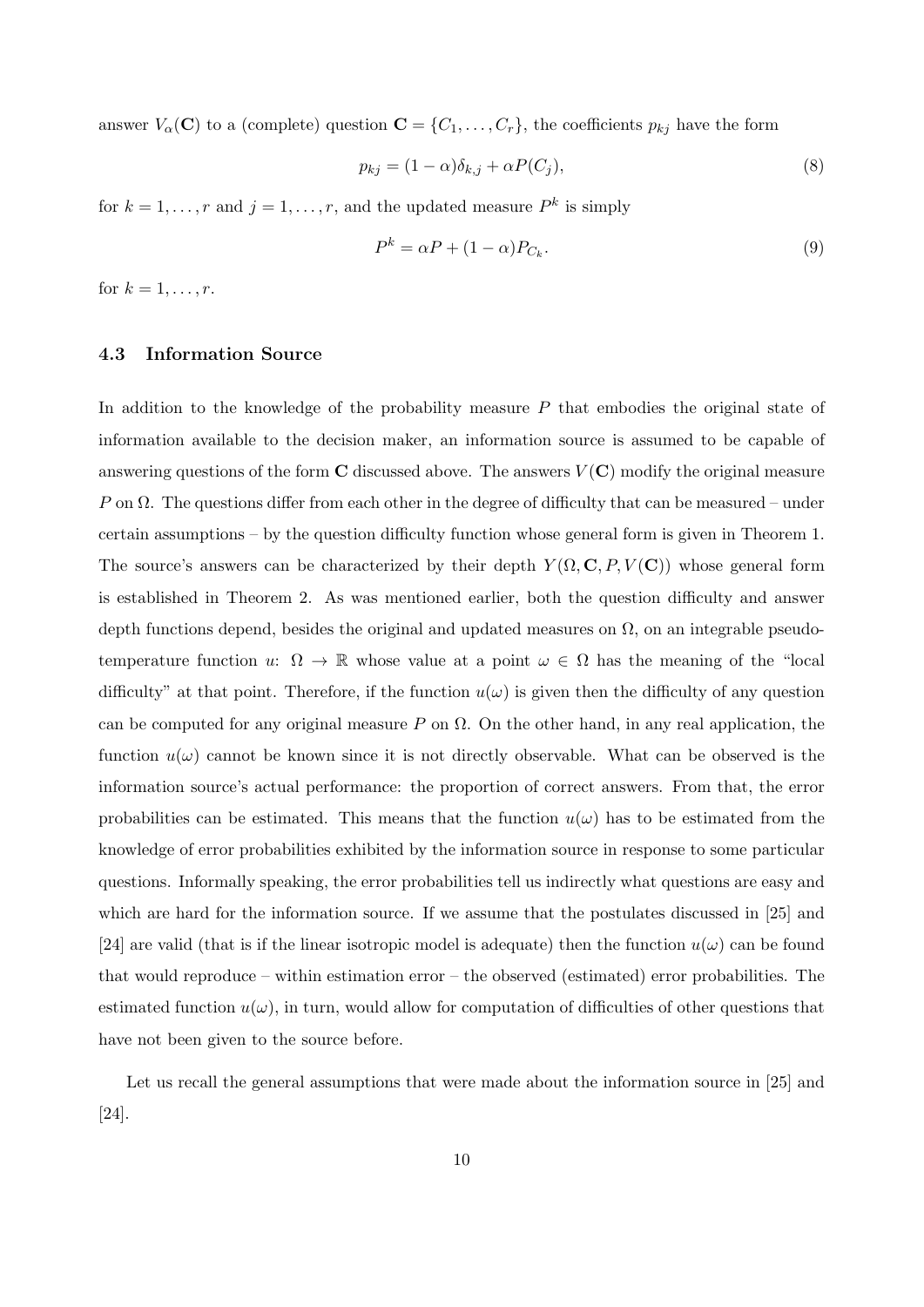- 1. Questions that can be given to the source have different degrees of detalization and difficulty.
- 2. A question's degree of difficulty is related to the question degree of detalization but in general does not coincide with it.
- 3. The quality of source's answers is directly related to the degree of difficulty of the corresponding questions.
- 4. The source has a finite capacity.
- 5. The source "tries equally hard" to answer any question it receives. Therefore, the source answers those questions well (i.e. with low error probabilities) whose difficulty does not exceed the source's capacity. As the difficulty exceeds the source's capacity the quality of its answers progressively degrades.

Assumptions 1 and 2 are subsumed by question difficulty postulates: the degree of detalization for the question  $\mathbf{C} = \{C_1, \ldots, C_r\}$  can be identified with the number of subsets in the corresponding partition (in the "topological" sense) or with the expression  $-\sum_{j=1}^{r} P(C_j) \log P(C_j)$  (in the "metric" sense) and its difficulty is given by  $G(\Omega, \mathbf{C}, P)$ . The latter is different from the "metric" degree of detalization by virtue of the presence of function  $u(\omega)$  and reduces to it for the case of constant *u*.

Assumption 3 implies that the source answers questions in such a way that the quality of its answers measured by the answer depth function is in direct relation to the question difficulty – measured by the question difficulty function. More precisely, for the given information source, the answer depth has to be a function of the corresponding question difficulty. Assumptions 4 and 5 then imply that this function is non-decreasing and is bounded from above. We formalize these observations by adapting the following main hypothesis.

**Hypothesis S1**. For the given information source and any question **C**, the corresponding answer depth is a function of the question difficulty:

$$
Y(\Omega, \mathbf{C}, P, V(\mathbf{C})) = h(G(\Omega, \mathbf{C}, P)),
$$

where  $h(\cdot)$  is a non-decreasing function of its argument that's bounded from above.

The hypothesis S1 essentially states that the question difficulty and answer depth are exhaustive characterizations of the pseudo-energy content of questions and answers, respectively. If two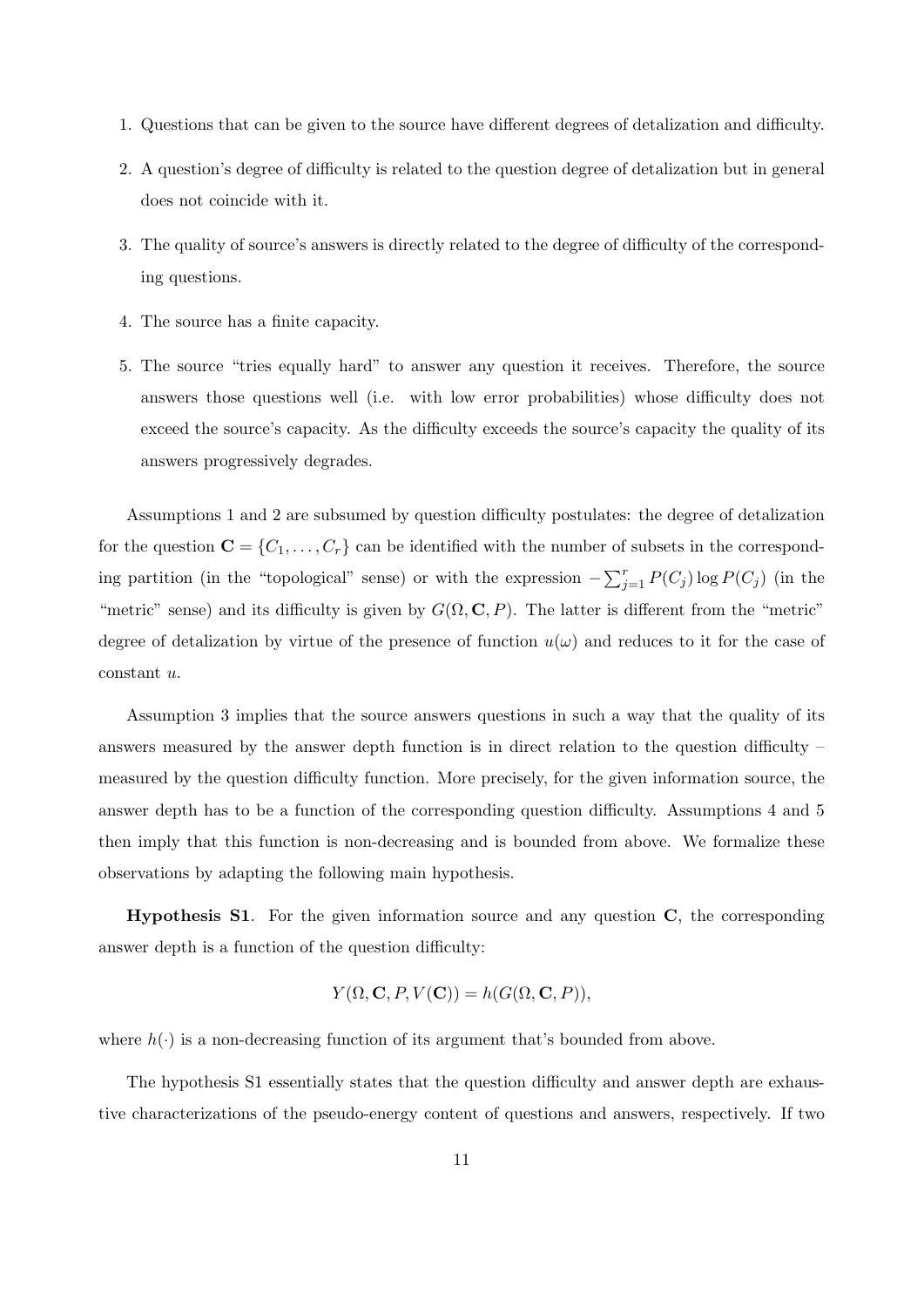different questions have the same difficulty, the information source will answer them equally well, i.e. the depth of answers will be the same.

It is natural to call the particular form of function  $h(\cdot)$  the *model of the source*. In practice, the overall form of  $h(\cdot)$  has to be postulated. Then the values of parameters needed full specification of  $h(\cdot)$  and the function  $u(\omega)$  can be estimated from the observed performance of the source on sample questions.

# **5 Possible Source Models**

As was mentioned above, the model of the source is described by a non-decreasing function  $h(\cdot)$ where the role of the argument is played by the question difficulty  $G(\cdot)$ . The function  $h(\cdot)$  should also be bounded from above if one assumes (as we do) that a source has a finite (effective) informational capacity. Let us now describe some possible models.

### **5.1 Simple Capacity Model**

In this model, the information source is characterized by a single parameter that can be called the *pseudo-energy capacity* and denoted by *Ys*. Under this model, the source can provide perfect answers to questions whose difficulty does not exceed  $Y_s$  and, for questions with difficulty exceeding  $Y_s$ , the error probabilities increase in such a way that the depth of the corresponding answer stays equal to *Ys*. Put slightly differently, the information source provides answers whose depth is constant unless the question is too easy for the source in which case the depth of the answer is limited by the difficulty of the question. Formally speaking, the function  $h(x)$  for this model takes the following form.

$$
h(x) = \begin{cases} x & \text{if } x \le Y_s \\ Y_s & \text{if } x > Y_s. \end{cases}
$$
 (10)

In reality, while one wouldn't expect a perfect fit of empirical data to 10, large deviations could indicate either inadequacy of the linear isotropic model of question difficulty or that of the capacity model 10 of the information source.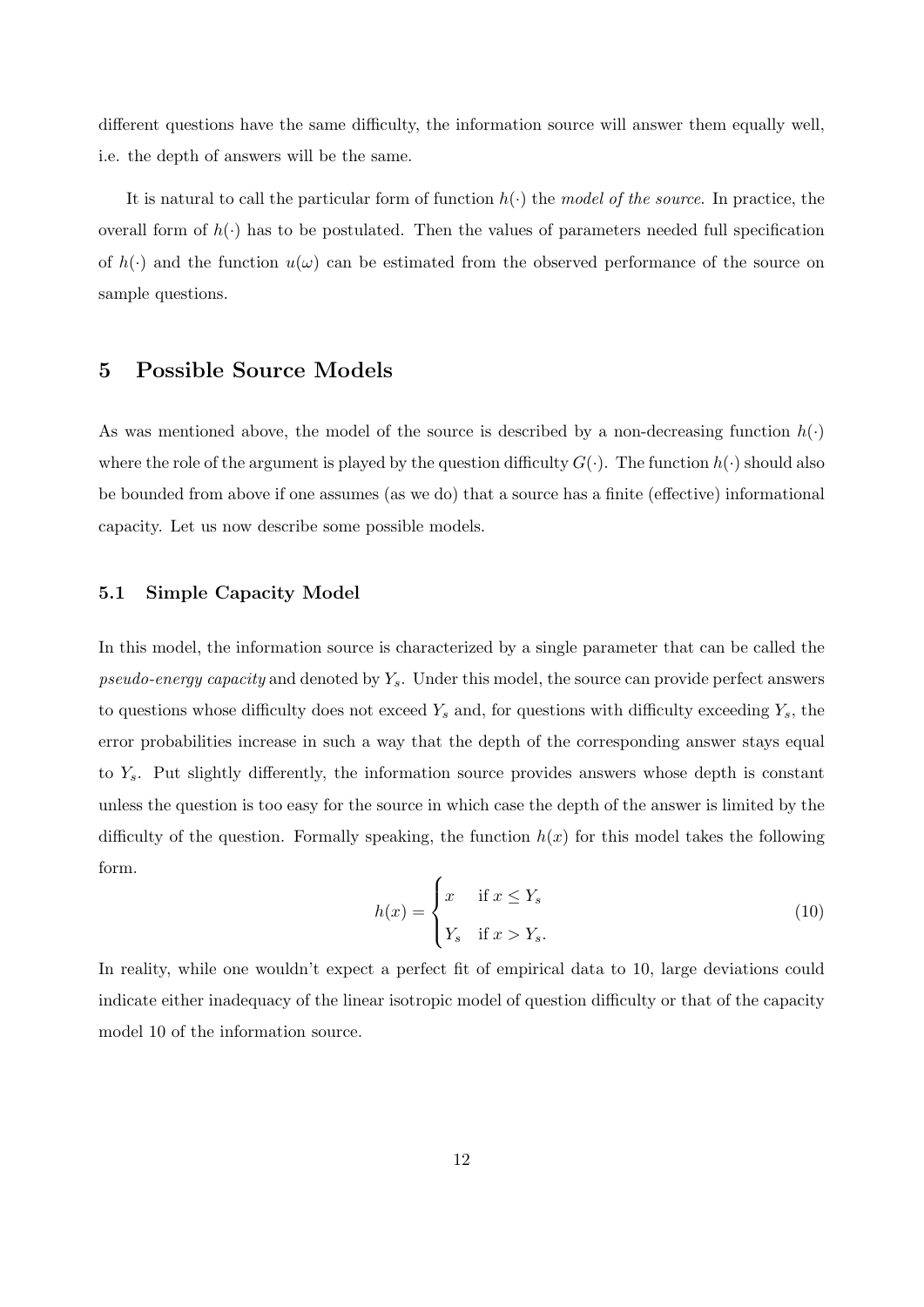#### **5.2 Modified Capacity Models**

The main drawback of the simple capacity model described above is that the information source is postulated to provide perfect answers to questions whose difficulty is below the source's capacity. On the other hand, in many situations, it is reasonable to expect that a source will make some error answering even relatively simple questions. The modified capacity models' goal is to allow for finite error probabilities for answers to questions with difficulties below the source capacity. This model depends on more than one parameter: besides the capacity *Ys*, there is also a parameter describing the approach by the function  $h(\cdot)$  of its maximum value  $Y_s$ . The simplest of such models is the *linear* modified capacity model described by

$$
h(x) = \begin{cases} bx & \text{if } x \le \frac{Y_s}{b} \\ Y_s & \text{if } x > \frac{Y_s}{b} . \end{cases}
$$
 (11)

where  $b \leq 1$  is the second parameter. Under this model, the source makes errors even on questions with difficulties below the capacity with error probabilities gradually increasing with question difficulties. Once the question difficulty exceeds the capacity of the source, the corresponding answer depth stays equal to the capacity *Ys*.

The linear modified capacity model can be naturally generalized to the *polynomial modified capacity model* in which the function  $h(\cdot)$  approaches its maximum value according to a polynomial law. To describe it, let  $p_q(x) = a_0 + a_1x + \ldots + a_qx^q$  be an order *q* polynomial and let  $x_q^*$  be the smallest positive root of the equation  $p_q(x) - Y_s = 0$ . Then the polynomial modified capacity model has the form

$$
h(x) = \begin{cases} p_q(x) & \text{if } x \le x_q^* \\ Y_s & \text{if } x > x_q^* . \end{cases}
$$
 (12)

Demanding that  $h(0) = 0$  and  $h(x) \le x$  for all  $x \ge 0$  leads to  $a_0 = 0$  and  $0 \le a_1 \le 1$ . For  $q = 2$ , the polynomial modified capacity model (12) reduces to the *quadratic modified capacity model* that is most conveniently written in the form

$$
h(x) = \begin{cases} bx - \frac{\gamma}{Y_s} x^2 & \text{if } x \le G_2 \\ Y_s & \text{if } x > G_2, \end{cases}
$$
 (13)

where  $0 < b \leq 1$  and (assuming  $\gamma > 0$  so that  $h(x)$  is concave)  $\gamma \leq \frac{b}{4}$  $\frac{b}{4}$ ;  $G_2 = \frac{b - \sqrt{b^2 - 4\gamma}}{2\gamma}$  $\frac{\partial^{2}Q}{\partial \gamma}Y_s$ . In this model  $Y_s$  has the meaning of the source capacity and the coefficients *b* and  $\gamma$  are pure numbers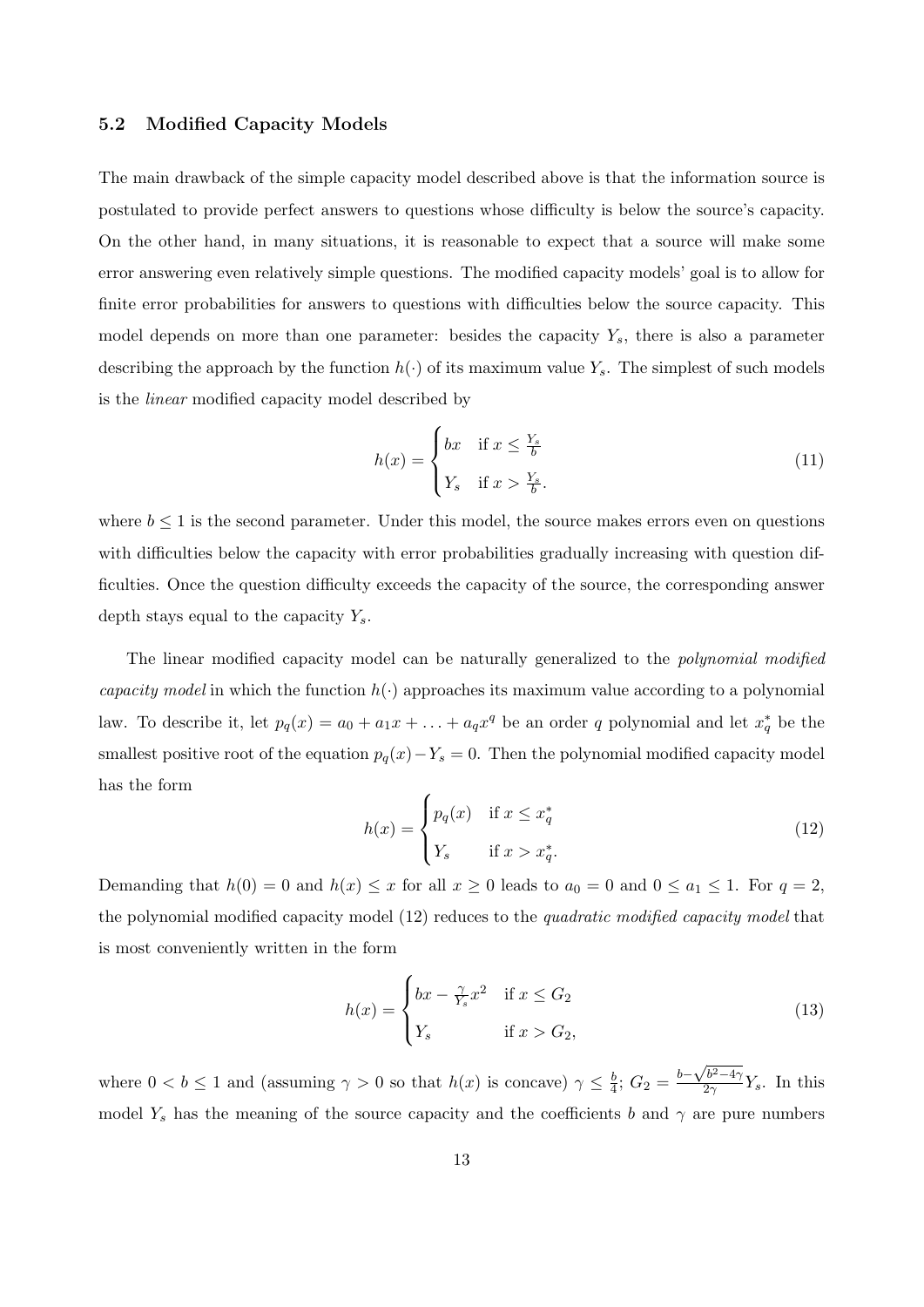(i.e. their numerical values do not depend on the choice of units of pseudo-temperature  $u(\cdot)$  and capacity *Ys*).

Another simple model that belongs to the class of modified capacity models is the *exponential modified capacity model*

$$
h(x) = Y_s(1 - e^{-\frac{\theta}{Y_s}x})
$$
\n(14)

that depends on two parameters: capacity  $Y_s$  and  $0 < \theta \leq 1$  that controls the speed with which the function  $h(x)$  approaches its upper bound  $Y_s$ . The coefficient  $\theta$  is a pure number in the sense described above. One of the advantages of the exponential model (14) is that it is described by a single analytical function that allows the corresponding estimation problem that is discussed in the next section to avoid binary variables.

# **6** Estimation of Model Parameters and Function  $u(\omega)$

First, let us note that both question difficulty and answer depth functions are linear in  $u(\omega)$ and therefore multiplying  $u(\omega)$  by any constant would result in both difficulty and depth being multiplied by the same constant without changing any of the coefficients  $p_{kj}$ ,  $k = 1, \ldots, m, j =$ 1, ..., r and therefore answer error probabilities. This means that the function  $u(\omega)$  is really defined up to a single multiplicative constant the choice of which is equivalent to a choice of units in which  $u(\omega)$  (and the difficulty/depth functions) are measured. We use two different conventions that turn out to be convenient.

- The normalized  $u(\cdot)$  convention in which  $\int_{\Omega} u(\omega) dP(\omega) = 1$  for every information source. This convention is convenient because if  $u(\omega) \equiv 1$  the difficulty of question **C** reduces to Shannon entropy of the distribution  $P(\mathbf{C}) = (P(C_1, \ldots, P(C_r)).$
- The unit source capacity convention in which the units of  $u(\omega)$  are chosen in such a way that, for each information source, the capacity is unity:  $Y_s = 1$ . This convention is especially convenient for comparing different information sources to each other. Indeed, in this case, functions  $u(\omega)$  for any two sources can be directly compared to each other showing clearly the relative degree of "expertise" of each source in various regions of  $\Omega$  and also giving a sense of "absolute" quality of each source.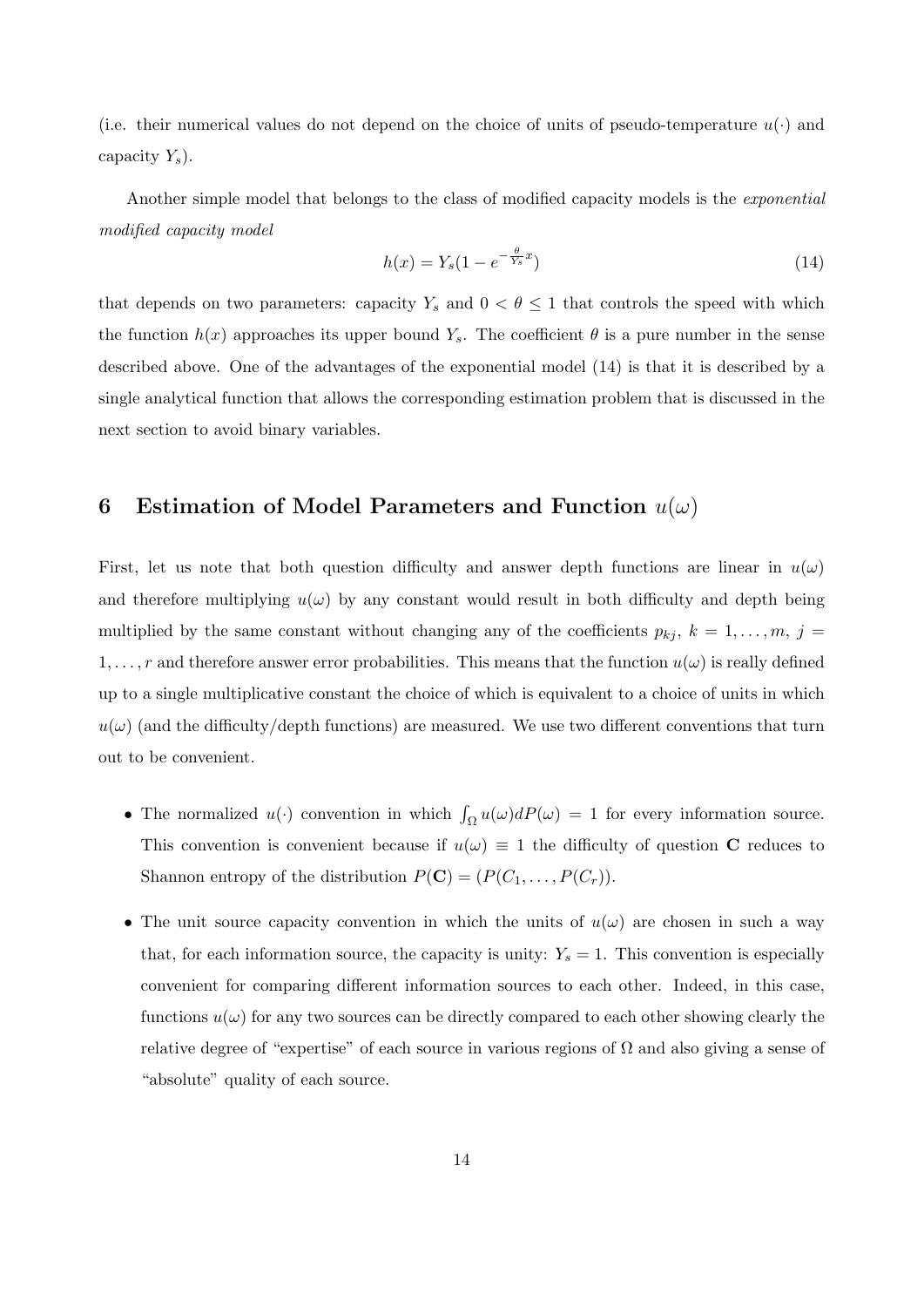If the function  $u(\omega)$  is known Theorem 1 gives – for the given measure  $P$  – the difficulty of any question **C**. Then for any answer  $V(\mathbf{C})$  to **C** the knowledge of updated measures  $P^k$  allows one to find the depth of  $V(\mathbf{C})$ . On the other hand, a given source model  $Y = h(G)$  lets one *predict* the depth of the source's answer to any question before measures *P k* can be estimated. Thus in order to be able to predict the depth of source's answer to various questions – and hence possibly solve the problem (3) – one needs to know (i) the function  $u(\omega)$  and (ii) the source model described by the function  $h(\cdot)$ . Since these functions cannot be directly measured or observed, the only way to find these two functions in any realistic application is to estimate them from the source's performance on a certain set of sample questions.

Let  $\mathbf{D} = \{D_1, \ldots, D_{N_d}\}$  be a partition of  $\Omega$  to be used for discretizing the weight function  $u(\omega)$ : we assume that  $u(\omega)$  takes a constant value equal to  $u_i$  on subset  $D_i$ . Let  $w_i = P(D_i)$  and let  $\mathcal{N}_i \subset \{1, \ldots, N_d\}$  be the index set of the subsets in **D** that are immediate neighbors of (i.e. have a common boundary with) subset  $D_i$ . We assume that the partition **D** is sufficiently fine so that any partition **C** used for estimating  $u(\omega)$  can be considered a coarsening of **D**.

Further, let  $C_1, \ldots, C_K$  be a set questions that the source has answered and its answers have been compared with actual outcomes in  $\Omega$ . Let us denote by  $G_1, \ldots, G_K$  the difficulties of these questions and let  $Y_1, \ldots, Y_K$  be the corresponding answer depth values that were computed using the estimated error probabilities. For the sake of simplicity, we assume that the answers of the source are quasi-perfect (see (8) and (9) for the form of coefficients  $p_{kj}$  and updated measures  $P^k$ ) with the corresponding (estimated) error probabilities being equal to  $\alpha_1, \ldots, \alpha_K$ , respectively.

Let us denote  $z_i = |Y_i - h(G_i)|$ ,  $i = 1, ..., K$  where the function  $h(\cdot)$  is given by the suitablei information source model. The quantities  $z_i$  measure the absolute values of deviations of the empirical data from the chosen source model, vanishing values of all variables *z<sup>i</sup>* corresponding to a perfect fit. In addition to minimizing the sum of the deviations (i.e. maximizing the fit), it makes sense to demand that the quantities  $u_j$ ,  $j = 1, \ldots, N_d$ , describe a reasonably smooth function  $u(\omega)$ . This can be achieved, for instance, by putting an upper bound on the gradient of  $u(\omega)$  or, equivalently, by putting a corresponding term in the objective function. To make it more precise, let  $N(\mathbf{D})$  be the set of neighbors in the partition  $\mathbf{D}$  (i.e.  $N(\mathbf{D}) = \{(i, j) : j \in \mathcal{N}_i, i = 1, \ldots N_d\}$ ) and let *U* be the desired upper bound on the difference of two values of *u* on neighboring sets of partition **D**. Then if the capacity model  $h(\cdot)$  is postulated, the following formulation of the estimation problem for the function  $u(\omega)$  and the parameters of model  $h(\cdot)$  is obtained.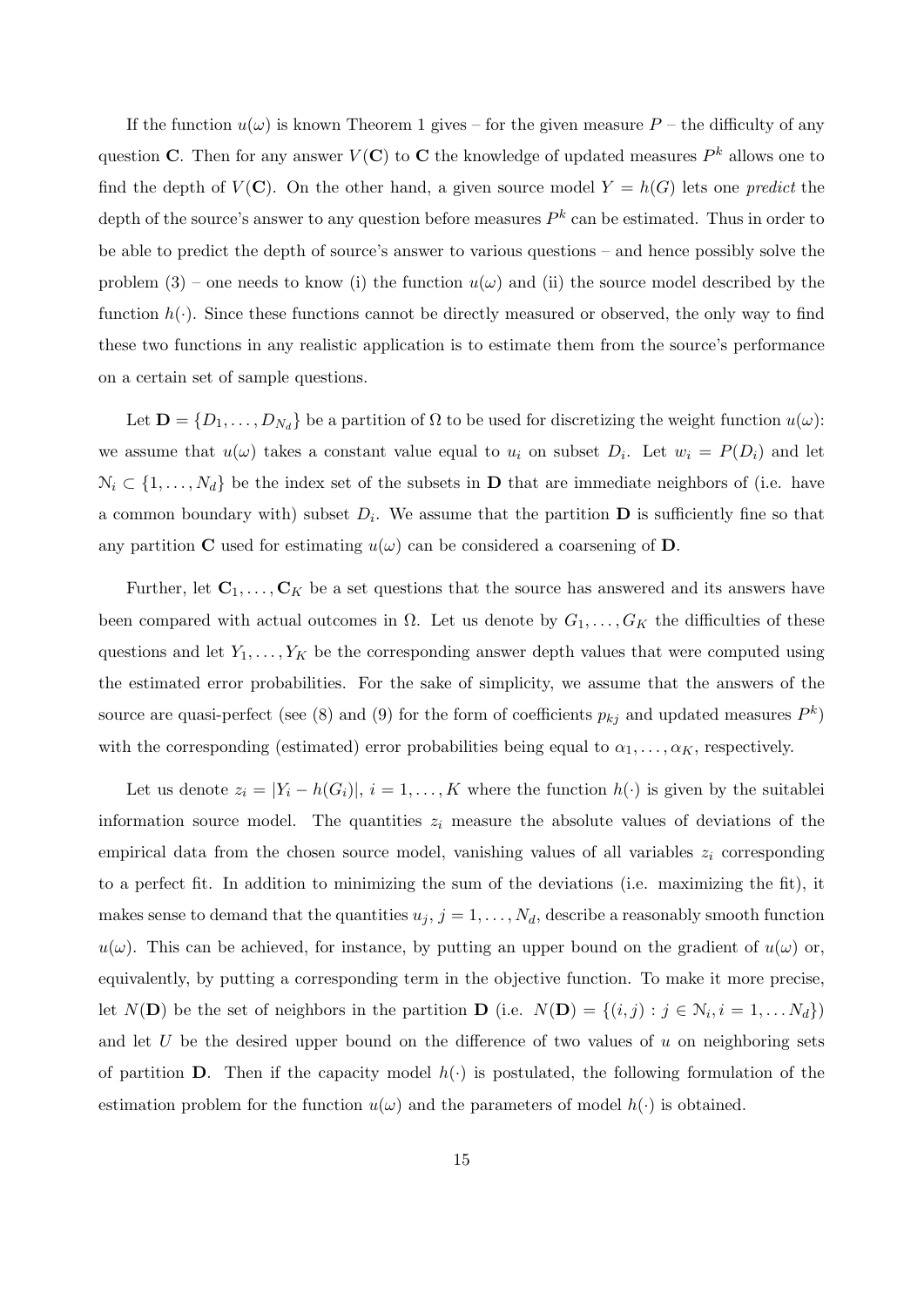minimize 
$$
\sum_{i=1}^{K} z_i + \lambda U
$$
  
subject to  $Y_i - h(G_i) \le z_i, i = 1,..., K$   

$$
h(G_i) - Y_i \le z_i, i = 1,..., K
$$
  

$$
u_j - u_k \le U, (j, k) \in N(\mathbf{D})
$$
  

$$
u_k - u_j \le U, (j, k) \in N(\mathbf{D})
$$

The decision variables in (15), besides  $z_i$ , are  $u_j$ ,  $j = 1, \ldots, N_d$  and the parameters of function  $h(\cdot)$ . The parameter  $\lambda$  controls the trade-off between the objective of maximizing the fit and that of maximizing smoothness of  $u(\omega)$  (understood as minimizing the maximum gradient of  $u(\omega)$ ). The difficulties  $G_i$ ,  $i = 1, \ldots, K$  are expressed via the decision variables as follows.

$$
G_i = -\sum_{j=1}^{r_i} \log P(C_j) \sum_{\{l: D_l \subset C_j\}} u_l w_l \tag{16}
$$

For the values of the depth function for the corresponding answers, let us assume, for simplicity that the answers are quasi-perfect implying that their errors can be characterized with a single probability  $\alpha_i$ ,  $i = 1, ..., K$ . Then the depth  $Y_i$  can be written as

$$
Y_i = \sum_{j=1}^{r_i} (1 - \alpha_i + \alpha_i P(C_j)) \log \frac{1 - \alpha_i + \alpha_i P(C_j)}{P(C_j)} \sum_{\{l : D_l \subset C_j\}} u_l w_l + \alpha_i \log \alpha_i \sum_{j=1}^{r_i} P(C_j) \left(1 - \sum_{\{l : D_l \subset C_j\}} u_l w_l\right).
$$
\n(17)

Note that in general, (15) is a potentially complex nonlinear optimization problem where nonlinearity is introduced by the function  $h(\cdot)$ . For the case of the simple capacity model the problem (15) can be written as

minimize 
$$
\sum_{i=1}^{K} z_i + \lambda U
$$
  
\nsubject to  $Y_i - Y_s \le z_i + My_i$ ,  $i = 1, ..., K$   
\n $Y_s - Y_i \le z_i + My_i$ ,  $i = 1, ..., K$   
\n $G_i - Y_i \le z_i + M(1 - y_i)$ ,  $i = 1, ..., K$   
\n $u_j - u_k \le U$ ,  $(j, k) \in N(\mathbf{D})$   
\n $u_k - u_j \le U$ ,  $(j, k) \in N(\mathbf{D})$   
\n $y_i \in \{0, 1\}$ ,  $i = 1, ..., K$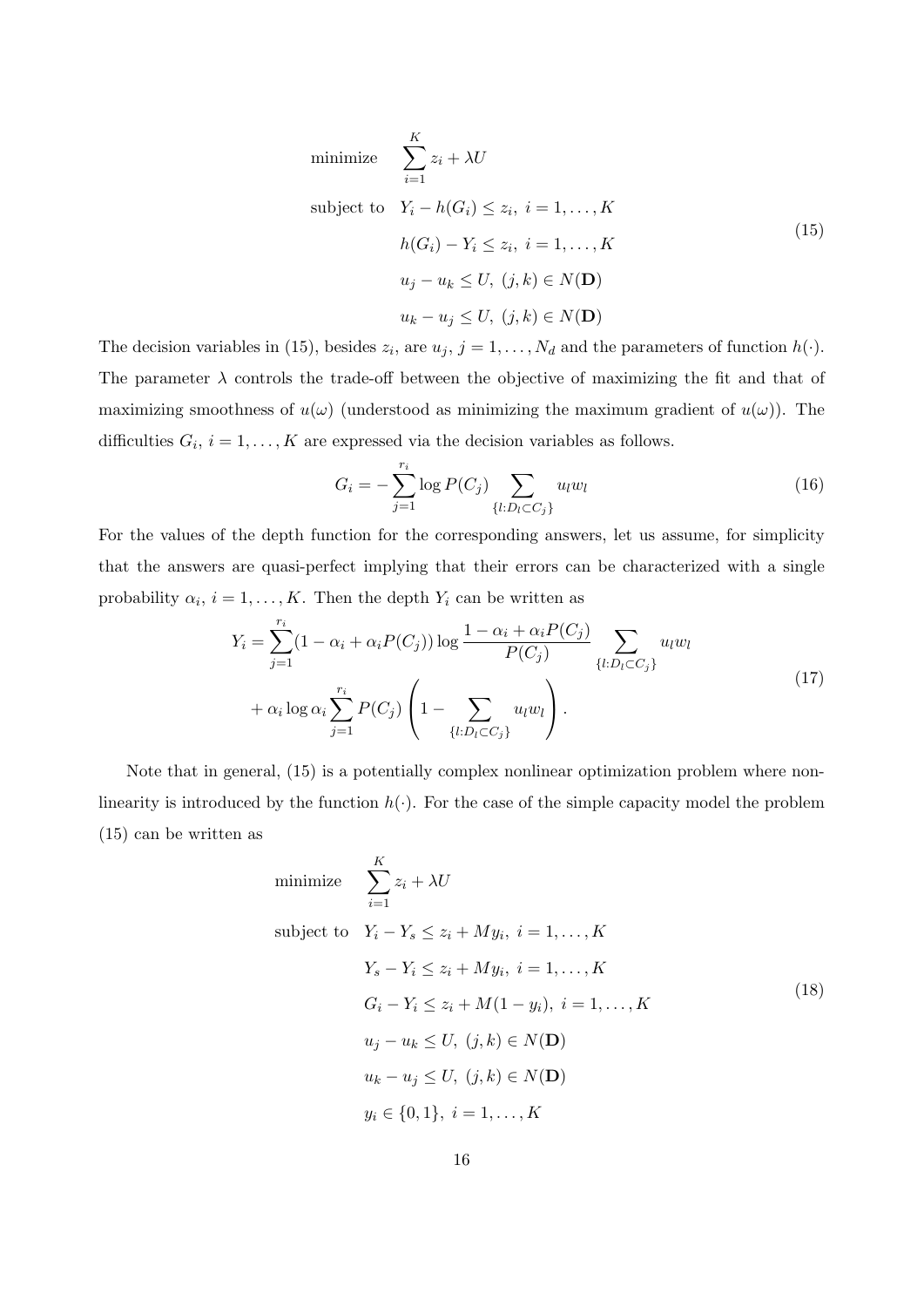In this formulation, *M* is a large number,  $y_i$ ,  $i = 1, \ldots K$  are auxiliary binary variables. The main decision variables in the formulation (18) are the values  $u_j$ ,  $j = 1, \ldots, N_d$  and the capacity value  $Y_s$ . Since both  $(16)$  and  $(17)$  are linear in the variables  $u_l$ , the optimization problem  $(18)$  is mixed-linear with *K* binary variables. Therefore, it can at least be solved efficiently for moderate values *K* of sample questions used for estimating model parameter  $Y_s$  and the (discretized) function  $u(\omega)$ .

The formulation (18) can be modified easily from the simple to the modified capacity model. The resulting formulation is as follows.

minimize 
$$
\sum_{i=1}^{K} z_i + \lambda U
$$
  
\nsubject to  $Y_i - Y_s \le z_i + My_i, i = 1,..., K$   
\n $Y_s - Y_i \le z_i + My_i, i = 1,..., K$   
\n $bG_i - Y_i \le z_i + M(1 - y_i), i = 1,..., K$   
\n $u_j - u_k \le U, (j, k) \in N(\mathbf{D})$   
\n $u_k - u_j \le U, (j, k) \in N(\mathbf{D})$   
\n $y_i \in \{0, 1\}, i = 1, ..., K$ 

The additional decision variable in (19) is  $b \leq 1$ . The values  $G_i$  and  $Y_i$ ,  $i = 1, \ldots K$  are given by expressions (16) and (17), respectively. The formulation (19), just like (18), is a mixed-linear optimization problem with *K* binary variables and thus can at least be solved efficiently for moderate values of the number *K* of sample questions.

The formulation for the quadratic modified capacity model (13) can be easily obtained from (19) by replacing the constraints  $bG_i - Y_i \le z_i + M(1 - y_i)$ ,  $i = 1, ..., K$  with  $bG_i + cG_i^2 - Y_i \le$  $z_i + M(1 - y_i)$ ,  $i = 1, \ldots, K$ . Recalling that  $G_i$  is a linear function of the decision variables  $u_l$ , we see that the resulting problem is that of quadratic optimization with *K* binary variables that enter the formulation in a linear fashion. Even though such problems can't in general be solved as efficiently as mixed-linear optimization problems of equal size, they can still be solved to optimality for moderate values of parameters *K* and *Nd*.

As mentioned earlier, the exponential capacity model has the advantage over other models discussed here in that it obviates the need for binary variables even though it becomes severely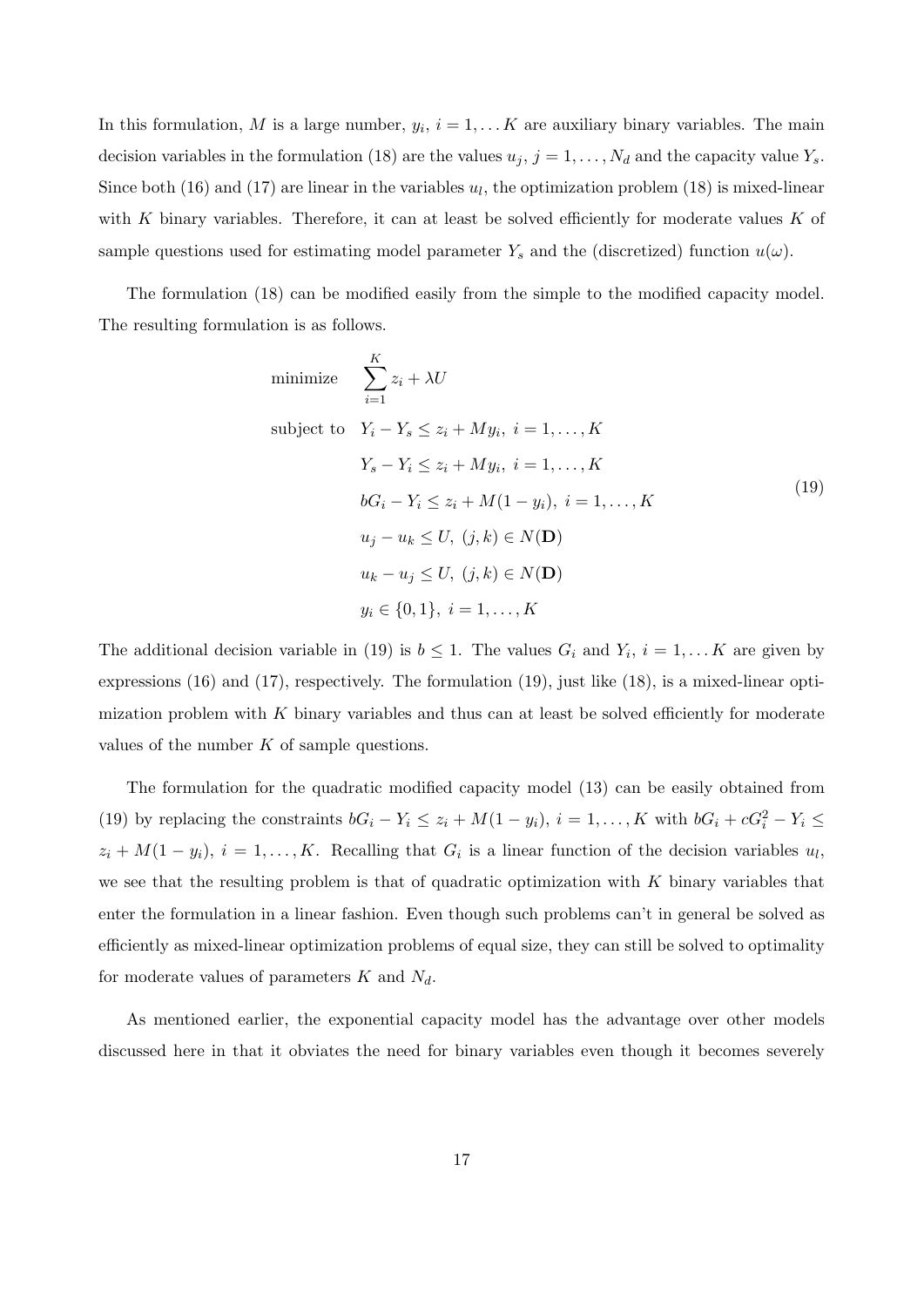nonlinear:

minimize 
$$
\sum_{i=1}^{K} z_i + \lambda U
$$
  
\nsubject to  $Y_i - Y_s(1 - e^{-\theta G_i}) \le z_i, i = 1,..., K$   
\n $Y_s(1 - e^{-\theta G_i}) - Y_i \le z_i, i = 1,..., K$   
\n $u_j - u_k \le U, (j, k) \in N(\mathbf{D})$   
\n $u_k - u_j \le U, (j, k) \in N(\mathbf{D})$ 

Besides the quantities  $z_i$ ,  $i = 1, ..., K$ ,  $u_l$ ,  $l = 1, ..., N_d$  and the source capacity  $Y_s$ , another decision variable is the parameter  $0 < \theta \leq \frac{1}{Y}$  $\frac{1}{Y_s}$ .

It is worth noting that in estimation of the pseudo-temperature function and model parameters the error probabilities are themselves estimated values. That introduces obvious imprecision in estimation of pseudo-temperature and source model parameters. In fact, one can think of the procedure described in this section as similar to point estimation of parameters in classical statistics. For more information about the pseudo-temperature function, confidence intervals would be needed. The width of such confidence intervals would obviously depend on the precision with which error probabilities are known and therefore on the sample size used in error probability estimation. Practically, such confidence intervals may turn out to be sufficiently wide to effectively invalidate precise estimation of the shape of pseudo-temperature function. The practical approach instead could be that of the hypothesis testing type: a null (default) hypothesis about the shape of the pseudo-temperature function would be stated (i.e. that the pseudo-temperature is constant or linear) and then tested using standard statistical methods.

Just like in probability estimation, expert opinion can be used for estimating pseudo-temperature function. Since pseudo-temperature admits a simple intuitive interpretation (as local "degree of difficulty") experts should find it easy enough to give useful estimates of pseudo-temperature. If, in addition, some data about observed source performance is available, it can be used in conjunction with expert estimates, for instance, by using these estimates as a null hypothesis and using observed data for the purpose of testing it.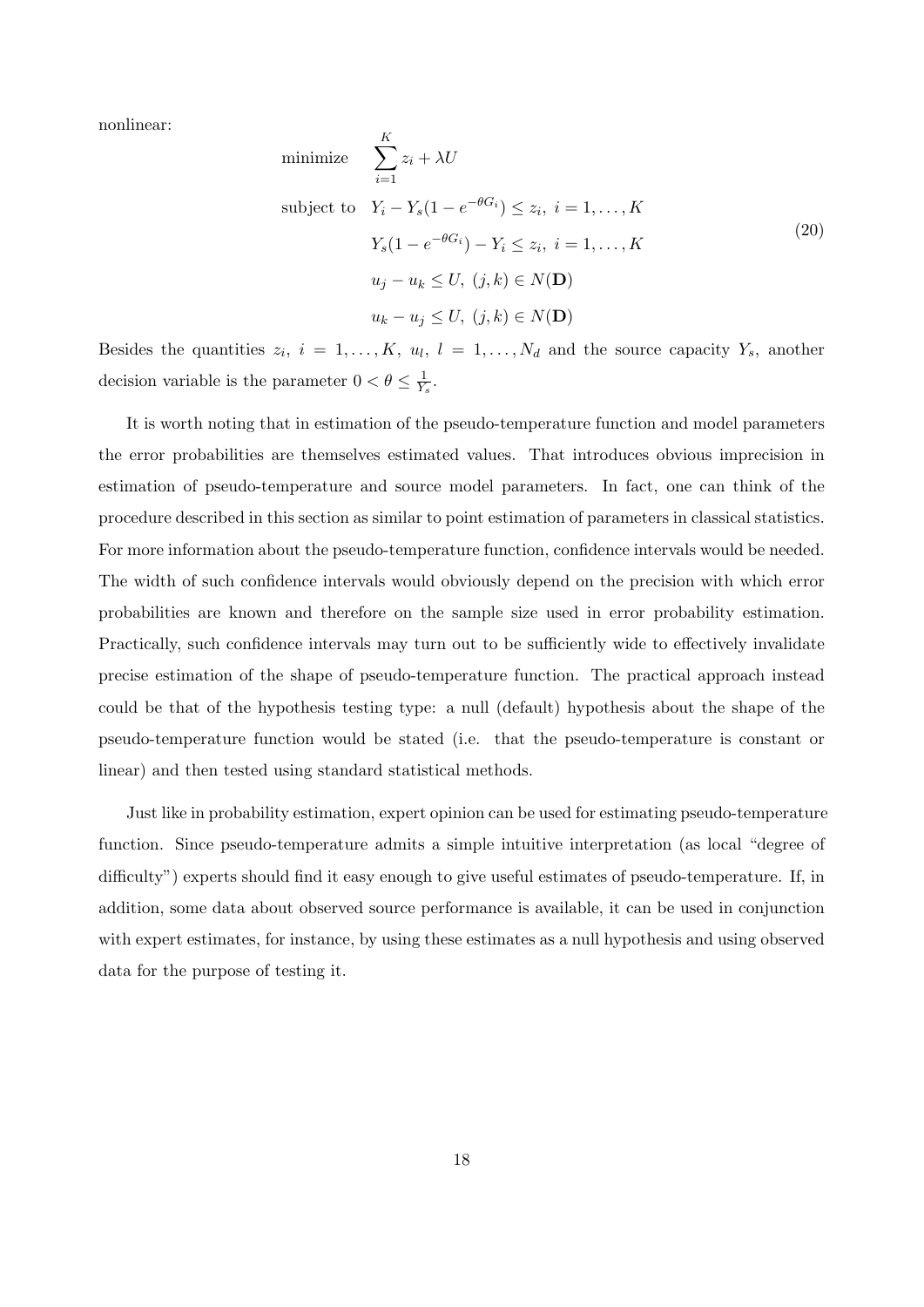## **7 Examples**

To illustrate the process of estimation of the pseudo-temperature  $u(\omega)$  and source model parameters, consider an example in which  $\Omega = [0,1]^2 \subset \mathbb{R}^2$ , and the measure *P* is uniform continuous on  $\Omega$ . Consider the set of sample (complete) questions illustrated in Fig. 3. Our goal is, given the error parameters  $\alpha_i$  for quasi-perfect answer  $V_{\alpha_i}(\mathbf{C}_i)$  to question  $\mathbf{C}_i$ ,  $i = 1, \ldots, 10$ , estimate the function  $u(\omega)$  and the parameter(s) of the chosen information source model.

We adapt the modified linear source model and use formulation (19) to estimate  $u(\omega)$ , and parameters  $Y_s$  and  $b$  of the model. We do this for different values of error probabilities.



Figure 3: Sample questions.

First consider data shown in Table 1. In this and following tables, the first column contains the index *i* of question  $C_i$  from Fig. 3, the second column shows the corresponding error probability  $\alpha_i$ , and the last two columns contain the question difficulty  $G(\Omega, \mathbf{C}_i, P)$  and answer depth *Y*( $\Omega$ ,  $\mathbf{C}_i$ ,  $P$ ,  $V_{\alpha_i}(\mathbf{C}_i)$ ), respectively, obtained from the estimated values of  $u(\omega)$  and parameters of the source model. In the lower part of Table 1, the resulting value of the objective of problem (19) along with the estimated values of parameters *Y<sup>s</sup>* and *b* are shown.

The error probability values shown in Table 1 result in a perfect fit  $(z = 0)$  with the estimated pseudo-temperature function  $u(\omega)$  (shown in Fig. 4). We can see that the resulting pseudotemperature function increases for the larger values of coordinates  $\omega_1$  and  $\omega_2$  on  $\Omega$  reflecting the fact that, for instance  $\alpha_1 > \alpha_4$ , implying that question  $\mathbf{C}_1$  has higher difficulty (larger value of pseudo-energy) than **C**<sup>4</sup> in spite of these two questions having same value of entropy. This means that the smaller measure subset in  $C_1$  has to have higher pseudo-temperature which we indeed see. It is also worth noting that questions  $C_5$  and  $C_6$  were answered with equal accuracy suggesting that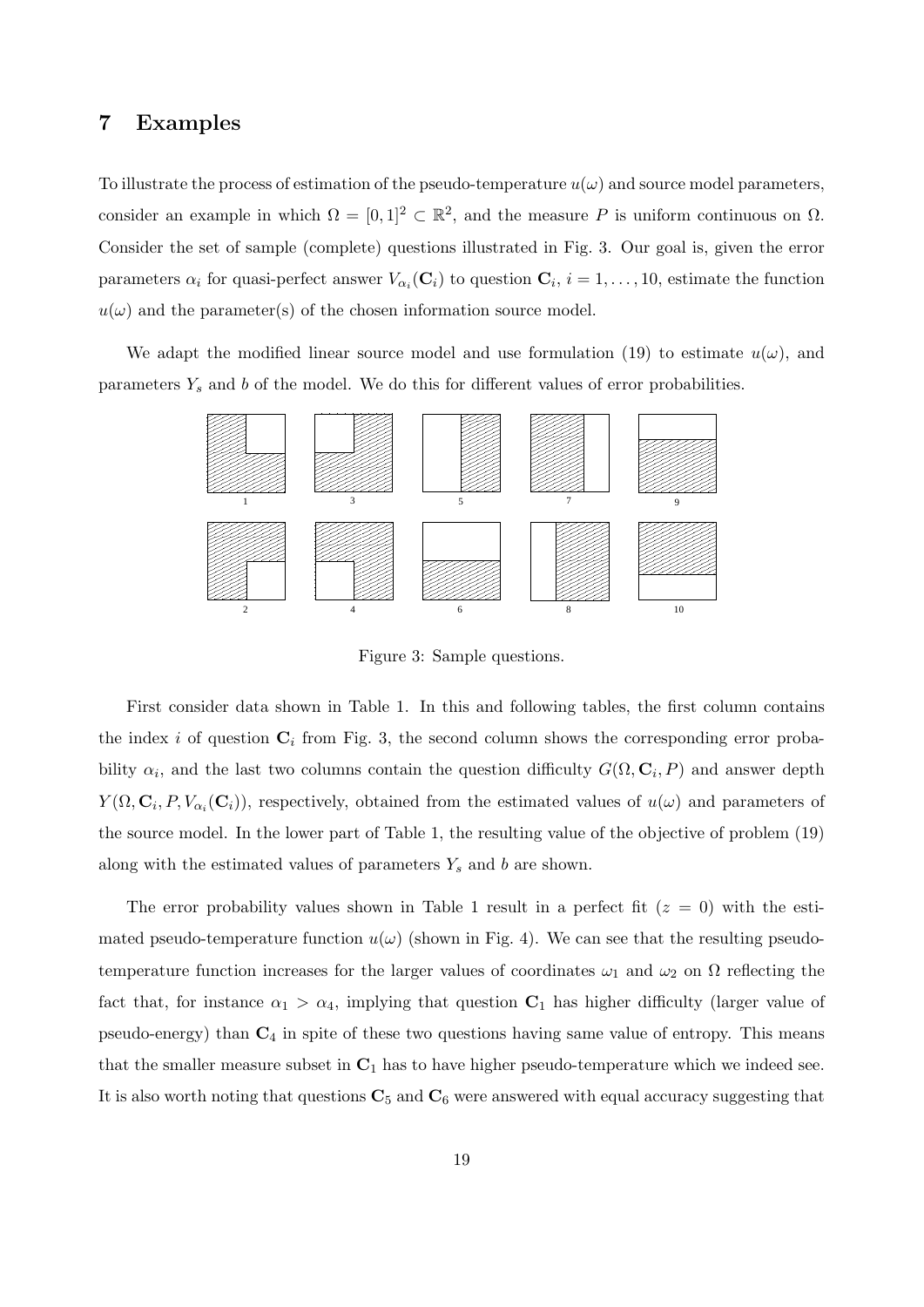| $\dot{i}$                                                   | $\alpha_i$ |       | $G(\Omega, \mathbf{C}_i, P)$ $Y(\Omega, \mathbf{C}_i, P, V_{\alpha_i}(\mathbf{C}_i))$ |
|-------------------------------------------------------------|------------|-------|---------------------------------------------------------------------------------------|
| 1                                                           | 0.265      | 1.106 | 0.516                                                                                 |
| $\overline{2}$                                              | 0.143      | 0.803 | 0.516                                                                                 |
| 3                                                           | 0.143      | 0.803 | 0.516                                                                                 |
| $\overline{4}$                                              | 0.077      | 0.533 | 0.404                                                                                 |
| $\overline{5}$                                              | 0.210      | 1.000 | 0.516                                                                                 |
| 6                                                           | 0.210      | 1.000 | 0.516                                                                                 |
| 7                                                           | 0.253      | 1.102 | 0.516                                                                                 |
| 8                                                           | 0.116      | 0.761 | 0.516                                                                                 |
| 9                                                           | 0.253      | 1.102 | 0.516                                                                                 |
| 10                                                          | 0.116      | 0.761 | 0.516                                                                                 |
| $\sum_{i=1}^{N_d} z_i = 0; U = 0.13; Y_s = 0.52; b = 0.76.$ |            |       |                                                                                       |

Table 1: Sample question error probabilities, fitted values of the difficulty and depth functions, and estimated model parameter values for the modified linear model when perfect fit is possible.

these questions are of equal difficulty. This in fact is a necessary condition for a perfect fit within the ideal gas question difficulty model since in this model any complete question with all subsets of equal measure would have the same difficulty (pseudo-energy) regardless of the pseudo-temperature function form.

Consider now data shown in Table 2. The resulting pseudo-temperature  $u(\omega)$  is shown in Fig. 5. We see that in this case the perfect fit could not be achieved by any pseudo-temperature function, in particular because questions  $\mathbf{C}_5$  and  $\mathbf{C}_6$  were answered with slightly different accuracy whereas these two questions necessarily have equal pseudo-energy content (equal difficulty) within the ideal gas question difficulty model.

Now, consider the data shown in Table 3. As can be seen from Fig. 6, the fit that could be achieved to the ideal gas question difficulty model (with the linear modified information source model) is relatively (at least compared to the previous example) poor, possibly indicating that the ideal gas model may not be adequate in this case and that a different model (for example, anisotropic – to be able to model different pseudo-energy content of questions  $\mathbf{C}_5$  and  $\mathbf{C}_6$ ) may be needed.

Let us now turn to comparing different sources. Suppose  $\Omega = [0, 1]$  with P being a uniform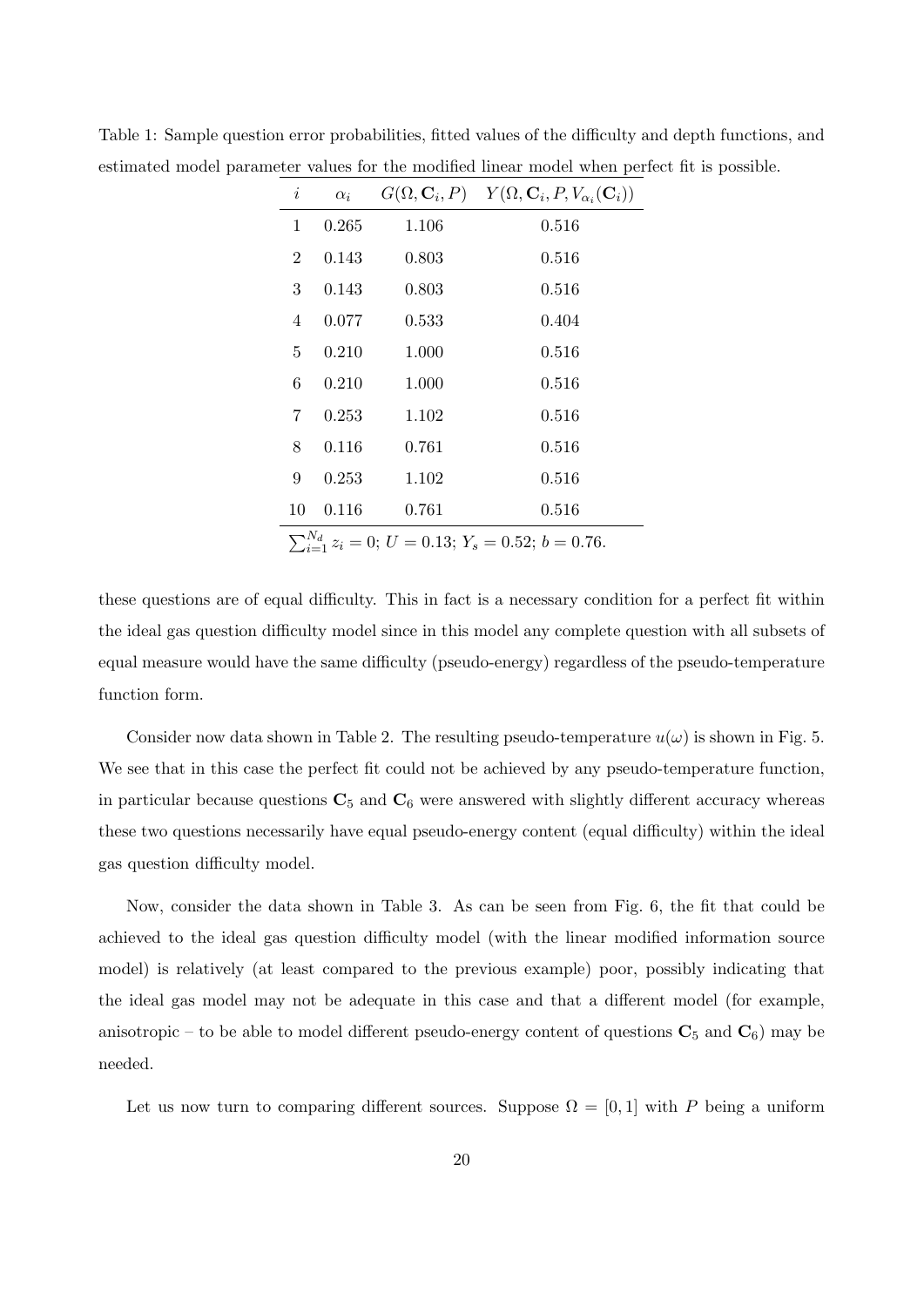Table 2: Sample question error probabilities, fitted values of the difficulty and depth functions, and estimated model parameter values for the modified linear model when perfect fit is not possible, with small misfit.

| $\dot{\imath}$                                               | $\alpha_i$ |       | $G(\Omega, \mathbf{C}_i, P)$ $Y(\Omega, \mathbf{C}_i, P, V_{\alpha_i}(\mathbf{C}_i))$ |
|--------------------------------------------------------------|------------|-------|---------------------------------------------------------------------------------------|
| 1                                                            | 0.238      | 1.057 | 0.531                                                                                 |
| $\overline{2}$                                               | 0.157      | 0.856 | 0.531                                                                                 |
| 3                                                            | 0.129      | 0.794 | 0.531                                                                                 |
| 4                                                            | 0.084      | 0.538 | 0.399                                                                                 |
| 5                                                            | 0.189      | 1.000 | 0.549                                                                                 |
| 6                                                            | 0.230      | 1.000 | 0.484                                                                                 |
| 7                                                            | 0.227      | 1.055 | 0.531                                                                                 |
| 8                                                            | 0.127      | 0.806 | 0.531                                                                                 |
| 9                                                            | 0.278      | 1.200 | 0.525                                                                                 |
| 10                                                           | 0.127      | 0.806 | 0.531                                                                                 |
| $\sum_{i}^{N_d} z_i = 0.07; U = 0.43; Y_s = 0.53; b = 0.74.$ |            |       |                                                                                       |

Table 3: Sample question error probabilities, fitted values of the difficulty and depth functions, and estimated model parameter values for the modified linear model when perfect fit is not possible, with larger misfit.

| $\it i$                                                    | $\alpha_i$ |       | $G(\Omega, \mathbf{C}_i, P)$ $Y(\Omega, \mathbf{C}_i, P, V_{\alpha_i}(\mathbf{C}_i))$ |
|------------------------------------------------------------|------------|-------|---------------------------------------------------------------------------------------|
| 1                                                          | 0.371      | 0.418 | 0.118                                                                                 |
| $\overline{2}$                                             | 0.086      | 0.488 | 0.358                                                                                 |
| 3                                                          | 0.200      | 0.589 | 0.312                                                                                 |
| 4                                                          | 0.107      | 1.750 | 1.281                                                                                 |
| 5                                                          | 0.126      | 1.000 | 0.661                                                                                 |
| 6                                                          | 0.293      | 1.000 | 0.399                                                                                 |
| 7                                                          | 0.354      | 0.585 | 0.180                                                                                 |
| 8                                                          | 0.162      | 1.320 | 0.812                                                                                 |
| 9                                                          | 0.354      | 0.590 | 0.182                                                                                 |
| 10                                                         | 0.162      | 1.219 | 0.746                                                                                 |
| $S_{.4}^{N_d} z_i = 1.51; U = 0.56; Y_s = 1.28; b = 0.73.$ |            |       |                                                                                       |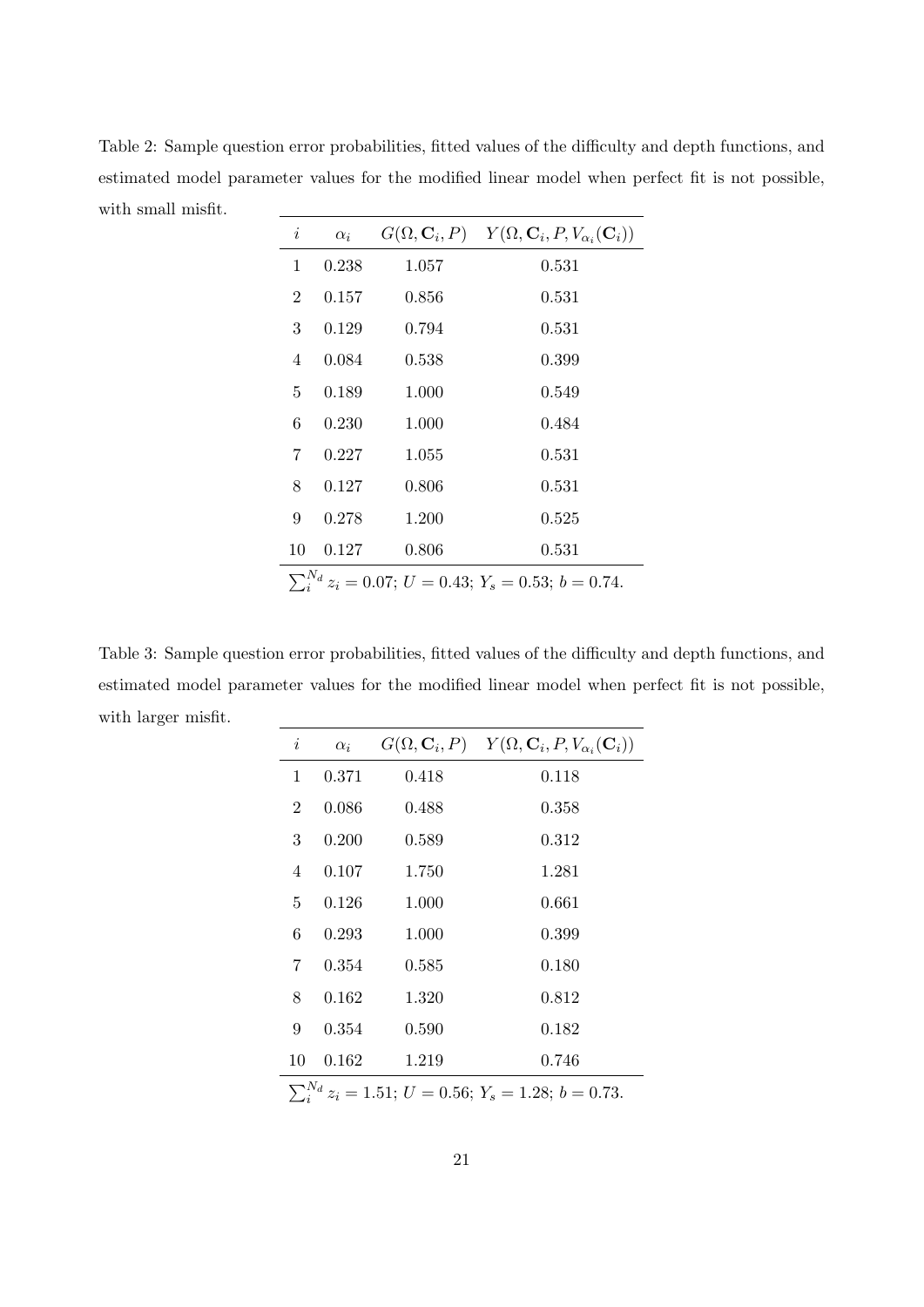

Figure 4: The estimated pseudo-temperature (left) and the fitted values of difficulty and depth (right) for the data of Table 1.

continuous measure on  $\Omega$ . Let sample questions be as follows.  $\mathbf{C}_1 = \{[0, 1/2], (1/2, 1]\}, \mathbf{C}_2 =$  $\{[0,1/3], (1/3,1]\}, \mathbf{C}_3 = \{[0,2/3], (2/3,1]\}, \mathbf{C}_4 = \{[0,1/4], (1/4,1]\}, \mathbf{C}_5 = \{[0,3/4], (3/4,1]\}.$  Let source 1 accuracy be described by error probabilities (assuming quasi-perfect answers as before) shown in Table 4. Then, using the modified capacity model and formulation (19), we can estimate the pseudo-temperature function  $u(\cdot)$  and the model parameters  $Y_s$  and *b*. The results – as well as fitted values of the question difficulty and answer depth – are shown in Table 4.

Table 5 shows error probabilities achieved on the same set of sample questions by a different source 2, along with the resulting fitted values of difficulty and depth functions and the estimated model parameter values. Looking at Tables 4 and 5 we can see, for example, that source 1 shows better overall performance on all questions, but there exist questions (question 5, for instance) that appear to be easier for source 2. Indeed, the estimated pseudo-temperature functions shown in Fig. 7 (in the unit source capacity convention) clearly demonstrate that the overall pseudo-temperature is significantly higher for source 2 thus making the majority of sample questions more difficult for it (which is reflected in higher error probabilities). On the other hand, while the pseudo-temperature function for source 1 is (mostly) increasing on the interval  $[0,1]$ , it is a decreasing function on the same interval for source 2. In particular, there exist regions of  $\Omega = [0, 1]$  where the pseudotemperature for source 2 is lower than that for source 1. This means that some questions can be easier for source 2, question 5 from the sample set being an example.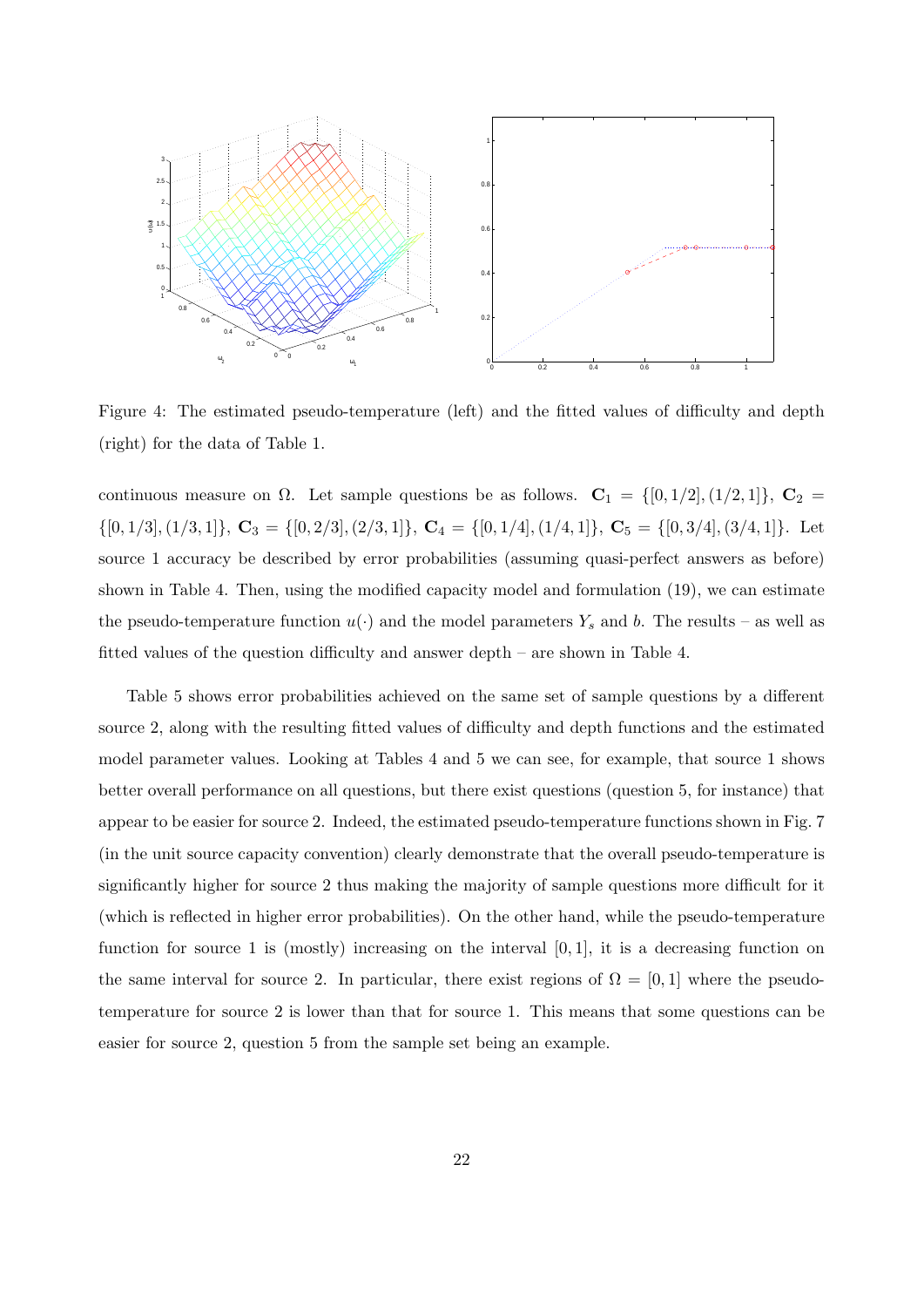| $\dot{i}$                                                    | $\alpha_i$ |       | $G(\Omega, \mathbf{C}_i, P)$ $Y(\Omega, \mathbf{C}_i, P, V_{\alpha_i}(\mathbf{C}_i))$ |
|--------------------------------------------------------------|------------|-------|---------------------------------------------------------------------------------------|
|                                                              | 0.090      | 1.000 | 0.735                                                                                 |
| $\mathcal{D}_{\mathcal{L}}$                                  | 0.070      | 0.678 | 0.525                                                                                 |
| 3                                                            | 0.153      | 1.174 | 0.735                                                                                 |
|                                                              | 0.070      | 0.528 | 0.408                                                                                 |
| 5.                                                           | 0.146      | 1.131 | 0.735                                                                                 |
| $\sum_{i}^{N_d} z_i = 0.09; U = 0.54; Y_s = 0.74; b = 0.77.$ |            |       |                                                                                       |

Table 4: Sample question error probabilities, fitted values of the difficulty and depth functions, estimated model parameter values for the modified linear model, for information source 1.

Table 5: Sample question error probabilities, fitted values of the difficulty and depth functions, estimated model parameter values for the modified linear model, for information source 2.

| i                                                              | $\alpha_i$ |       | $G(\Omega, \mathbf{C}_i, P)$ $Y(\Omega, \mathbf{C}_i, P, V_{\alpha_i}(\mathbf{C}_i))$ |
|----------------------------------------------------------------|------------|-------|---------------------------------------------------------------------------------------|
|                                                                | 0.300      | 0.933 | 0.386                                                                                 |
| 2                                                              | 0.350      | 1.000 | 0.331                                                                                 |
| 3                                                              | 0.170      | 0.415 | 0.229                                                                                 |
| 4                                                              | 0.350      | 1.115 | 0.386                                                                                 |
| 5                                                              | 0.080      | 0.585 | 0.434                                                                                 |
| $\sum_{i=1}^{N_d} z_i = 0.18; U = 0.56; Y_s = 0.39; b = 0.74.$ |            |       |                                                                                       |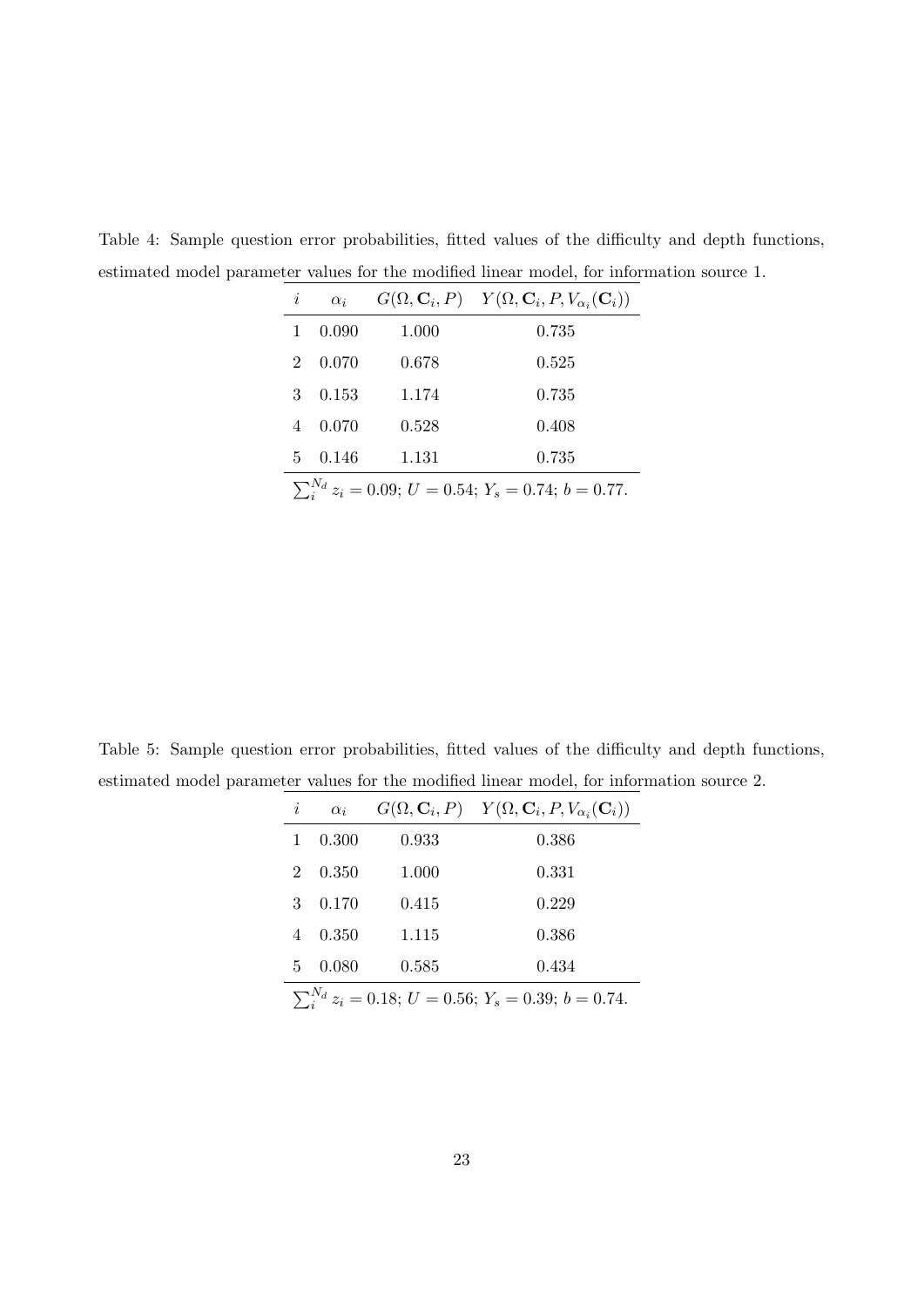

Figure 5: The estimated pseudo-temperature (left) and the fitted values of difficulty and depth (right) for the data of Table 2.



Figure 6: The estimated pseudo-temperature (left) and the fitted values of difficulty and depth (right) for the data of Table 3.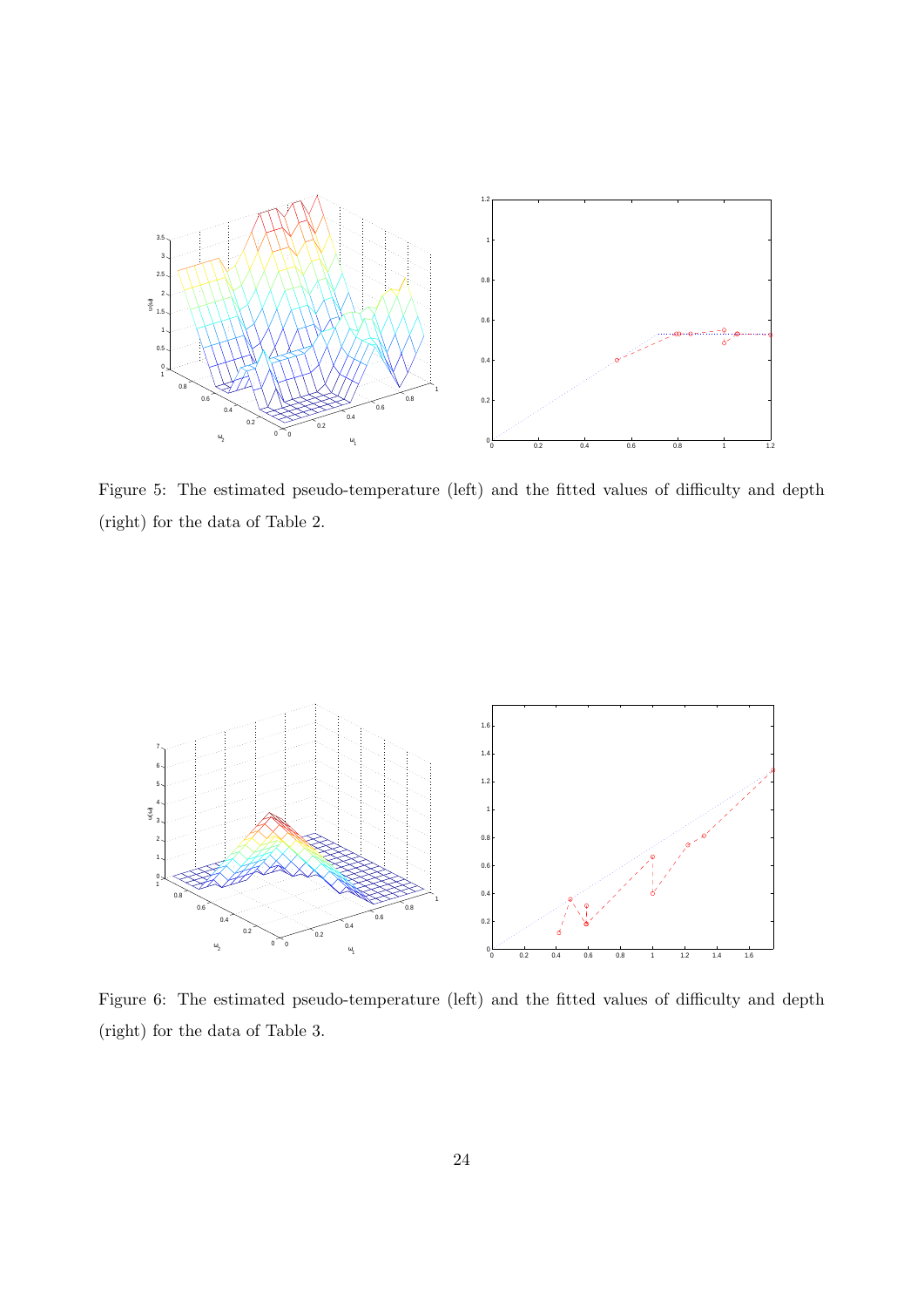

Figure 7: Estimated pseudo-temperature functions for information sources 1 and 2.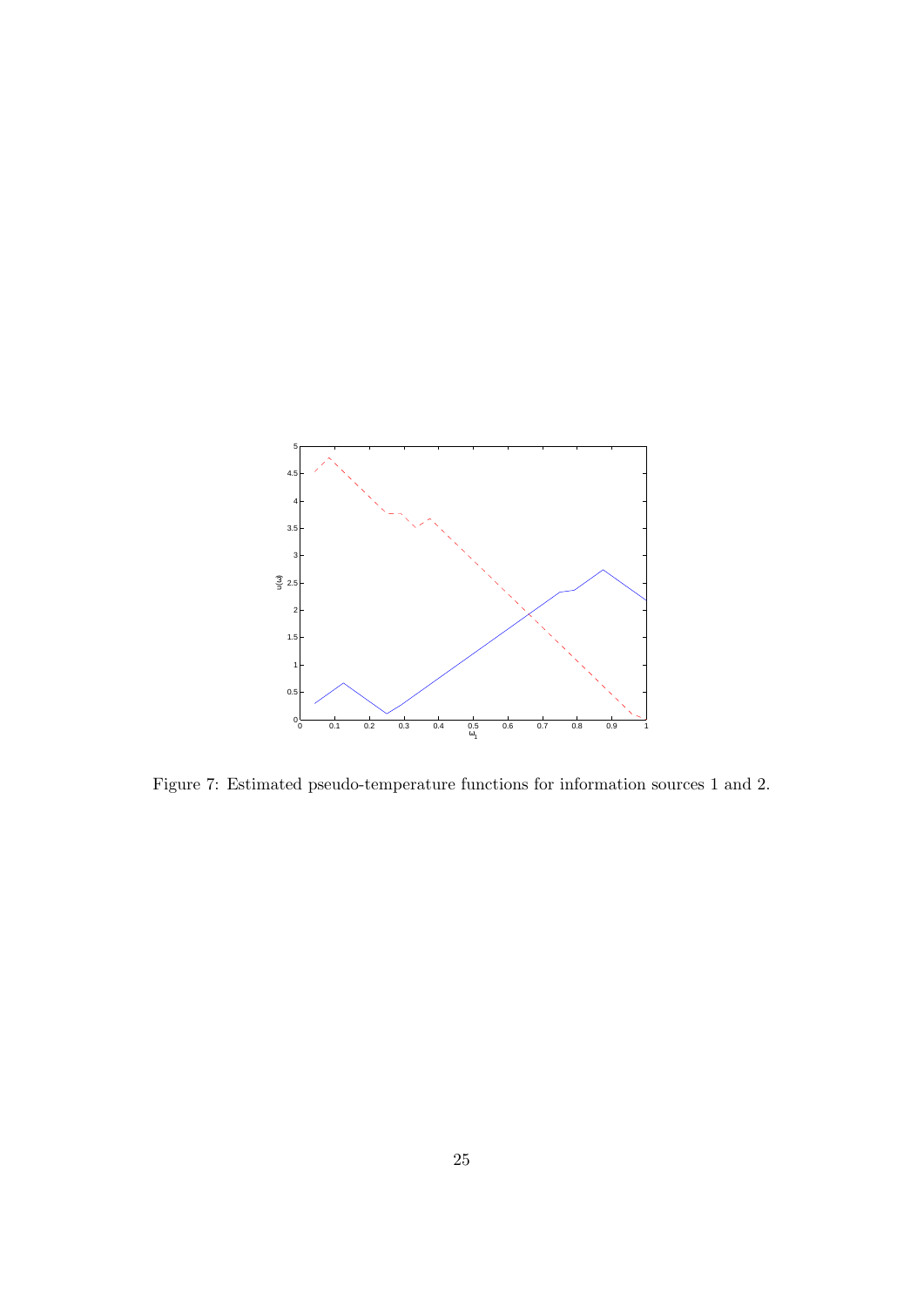# **8 Conclusion**

This article is the last in the series of three closely connected papers devoted to the development of a quantitative framework describing the process of additional information acquisition in decision making problems under uncertainty. The proposed framework is based on the assumption that the decision maker has access to one or more sources of information capable of answering questions concerning the problem parameter space, or, equivalently, the space of uncertain problem parameters (input data). A decision maker's questions and a source's respective answers were considered in [25] and [24], respectively. The question difficulty function introduced and studied in [25] can serve as a quantitative measure of the degree of difficulty of various questions for the given source. The main idea is that the knowledge of this function of the source allows the decision maker to predict the degree of accuracy of the source's possible answers to various questions and thus enables the decision maker to determine the particular question(s) that need to be asked to the given source in order to maximize the answer's impact on the solution quality for the given problem. The answer depth function studied in [24] provides a quantitative measure of the "amount of work" the source has to do in order to provide an answer of given accuracy to the question at hand. Roughly speaking, the main idea here is that the source would not be able to answer difficult question accurately because the answer depth required to make the answer accurate would exceed to source's capability. And it is the latter that is the main subject of the present paper.

The main goal of the present article is twofold: to study possible models of information sources and to propose methods for estimation of model parameters from the observed source's performance on sample questions. Information source models quantitatively express the idea that an information source can answer easy question more accurately than difficult ones. More precisely, the source's answer depth is limited just by question difficulty for questions that are easy enough and by the source's capability for more difficult questions. This simple and natural idea is quantified by the information source model that is a functional dependence of the answer depth on the question difficulty. It is easy to see that such a function has to be nondecreasing and has to approach a finite value for large values of the argument. In this paper, several such functions were proposed.

As was shown in [25] and [24], both the question difficulty and answer depth functions are described, besides appropriate probability measures, by a scalar function on the problem parameter space – termed pseudo-temperature in [25] using parallels with thermodynamics. In real applica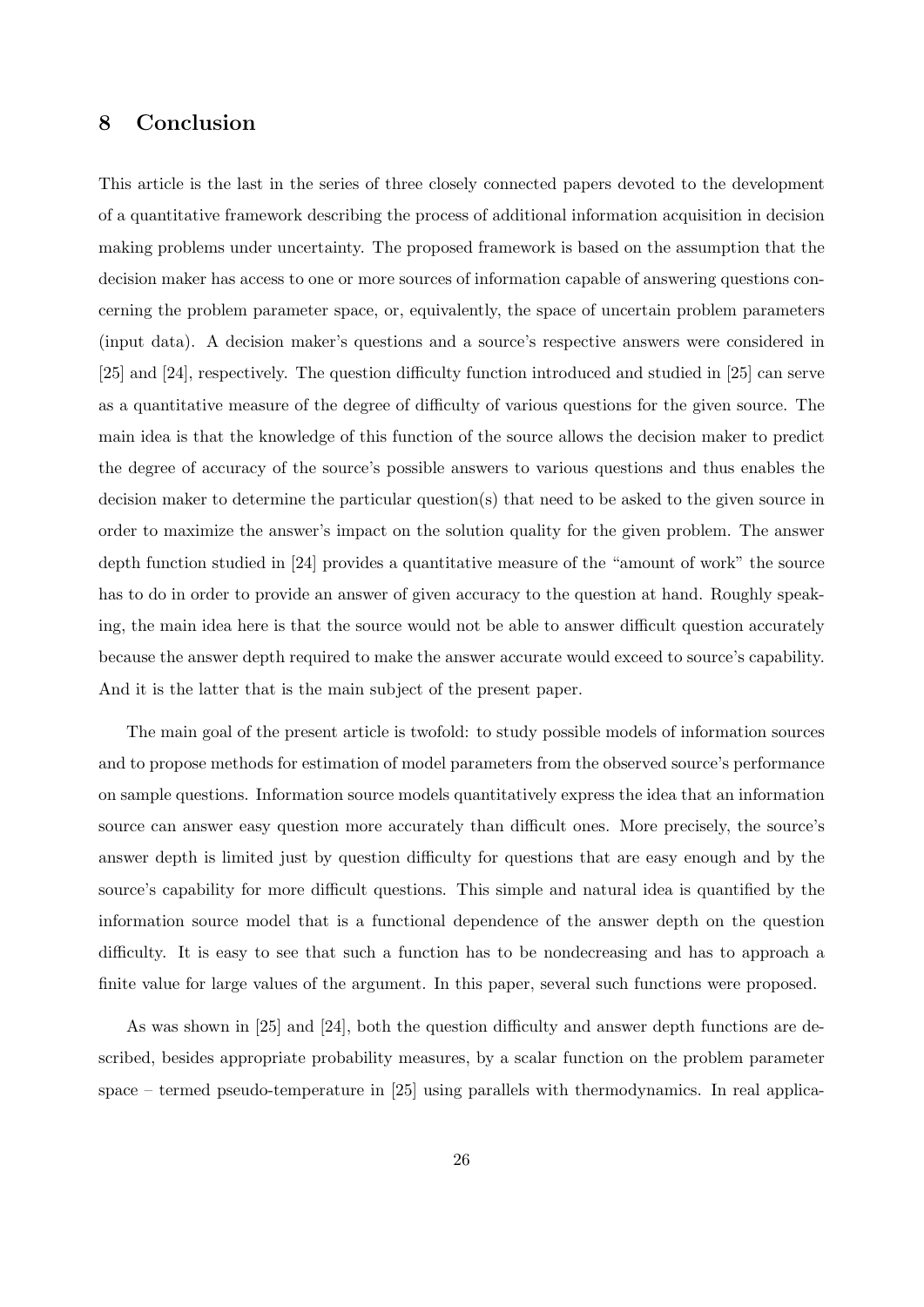tions, this function needs to be estimated along with source model parameters, from the observed source performance on a set of sample questions. In this paper, optimization based algorithms for estimating the pseudo-temperature function (using a suitable discretization of the parameter space) and the chosen source model parameters were proposed.

Finally, it is worth mentioning that the developments in [25], [24] and the present article were all based on the assumption that both the question difficulty and answer depth possess linearity and isotropy (on the problem parameter space) properties that – using parallels with thermodynamics – were referred to as the "ideal gas model". While this particular assumption leads to a concise and attractive form of the difficulty and depth functions, it is entirely possible that more general (i.e. anisotropic) models would be required for accurate description of performance of realistic information sources. Such generalizations will be the subject of future publications.

\*Bibliography

- [1] Bickel, E. 2007. Some comparisons among quadratic, spherical, and logarithmic scoring rules. *Decision Anal.* **4**(2) 49–65.
- [2] Bordley, R. F. 2009. Combining the opinions of experts who partition events differently. *Decision Anal.* **6**(1) 38–46.
- [3] Bordley, R. F. 2011. Using Bayes' rule to update an event's probabilities based on the outcomes of partially similar events. *Decision Anal.* **8**(2) 117–127.
- [4] Brier, G. W. 1950. Verification of forecasts expressed in terms of probabilities. *Monthly Weather Rev.* **78**(1) 1–3.
- [5] Chávez, M., J. Martinerie, M. Le Van Quyen. 2003. Statistical assessment of nonlinear causality: Application to epileptic EEG signals. *J. of Neurosci. Methods* **124**(2) 113–128.
- [6] Clemen, R. 1987. Combining overlapping information. *Management Sci.* **33**(3) 373–380.
- [7] Clemen, R., R. Winkler. 1999. Combining probability distributions from experts in risk analysis. *Risk Anal.* **19**(2) 187–203.
- [8] Ellison, G., D. Fudenberg. 1993. Rules of thumb for social learning. *J. Political Econom.* **101**(4) 612–643.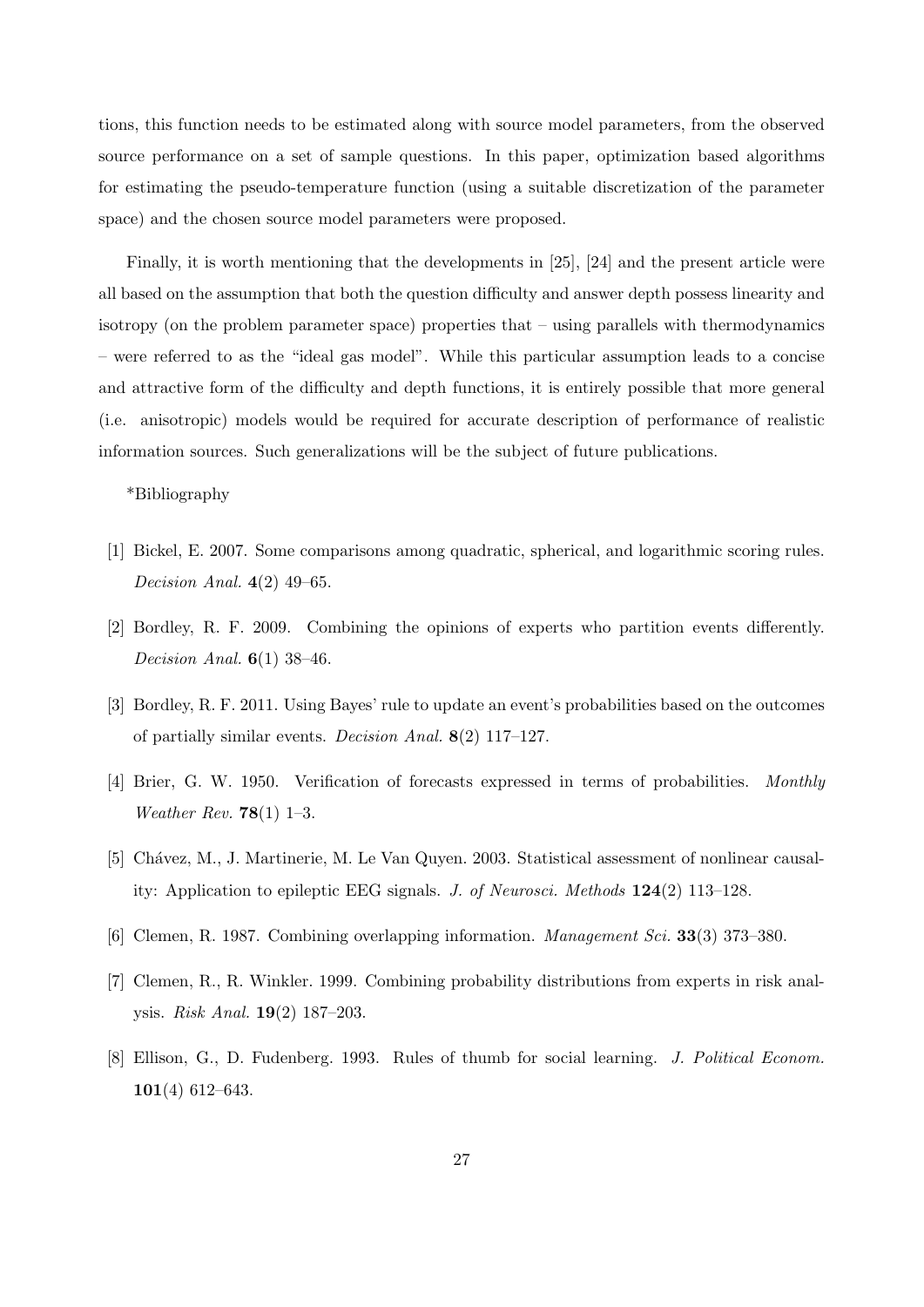- [9] Fischer, A. J., A. J. Arnold, M. Gibbs. 1996. Information and the speed of innovation adoption. *Amer. J. Agr. Econ.* **78**(4) 1073–1081.
- [10] Fisher, M. L., A. Raman. 1996. Reducing the cost of demand uncertainty through accurate response to early sales. *Oper. Res.* **44**(1) 87–99.
- [11] Fox, C., R. Clemen. 2005. Subjective probability assessment in decision analysis: Partition dependence and bias toward the ignorance prior. *Management Sci.* **51**(9) 1417–1432.
- [12] French, S. 1985. Group consensus probability distributions: A critical survey. *Bayesian Statist.* **2** 183–202.
- [13] Genest, C., J. V. Zidek. 1986. Combining probability distributions: A critique and an annotated bibliography. *Statist. Sci.* **1** 114–148.
- [14] Gneiting, T., A. Raftery. 2007. Strictly proper scoring rules, prediction, and estimation. *J. Amer. Statist. Assoc.* **102** 359–378.
- [15] Good, I. J. 1952. Rational decisions. *J. Roy. Statist. Soc. Ser. B* **14**(1) 107–114.
- [16] Jaynes, E. T. 1957. Information theory and statistical mechanics I. *Phys. Rev.* **106** 620–630.
- [17] Jaynes, E. T. 1957. Information theory and statistical mechanics II. *Phys. Rev.* **108** 171–190.
- [18] Jensen, R. 1988. Information cost and innovation adoption policies. *Management Sci.* **34**(2) 230–239.
- [19] Johnstone, D. L., V. R. R. Jose, R. L. Winkler. 2011. Tailored scoring rules for probabilities. *Decision Anal.* **8**(4) 256–268.
- [20] Katura, T., N. Tanaka, A. Obata, H. Sato, A. Maki. 2006. Quantitative evaluation of interrelations between spontaneous low-frequency oscillations in cerebral hemodynamics and systemic cardiovascular dynamics. *NeuroImage* **31**(4) 1592–1600.
- [21] Kornish, L. J., R. L. Keeney. 2008. Repeated commit-or-defer decisions with a deadline: The influenza vaccine composition. *Oper. Res.* **56**(3) 527–541.
- [22] McCardle, K. F. 1985. Information acquisition and the adoption of new technology. *Management Sci.* **31**(11) 1372–1389.